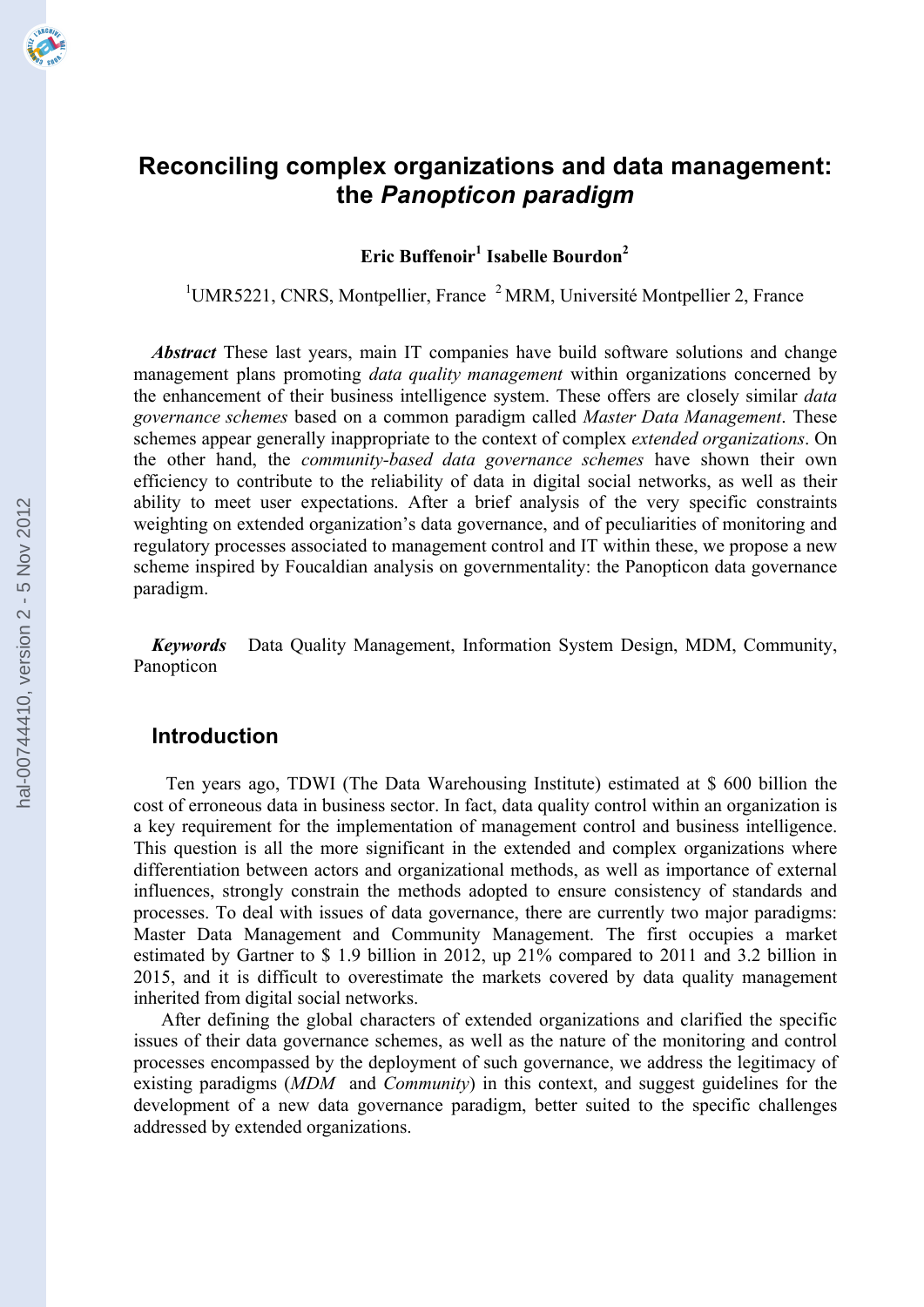# **1 Challenges of data management within extended organizations**

#### **1.1 Management within extended organizations and Information Technologies**

 These last decades, observers have noticed and studied a large reconfiguration of organizations and the development of new organizational forms as *network [1], virtual [2–4]* or *extended [5], [6]* type. These hybrid organizational forms are characterized by both elements of market and hierarchy *[7], [8]* and are complex organizations that rely on large and open networks *[9]*. Complex organizations combine three types of interdependence *[10]*: interdependence with its environment, interdependence with its own components and finally interdependence between its own components. This complexity is a reflection of the complexity of their internal environment, consisting of processes and technologies at the core of the activity of the organization, as well as a response to their influential external environment including clients, customers, markets, funding suppliers, competitors, and the institutions to which organization must respond *[11], [12]*. The notion of *extended organization or company [6], [13]* is characterized by the existence of multiple relationships with external partners, the delicate definition of its organizational boundaries, which become very porous, tremendous complexity of the causal dynamics in their inner evolutions, as well as nested control processes linking their various entities.

 *Structural differentiation* within extended organizations creates a peculiar need for extensive integration of their activities, which can be fulfilled by the development of transverse mechanisms and tools, crossing hierarchical chains and control, and development of multiple control channels for any process *[11], [14]*. The importance of *networks* in the development of cross-integration mechanisms has been extensively studied in the literature on organizational communication *[15].* The social network theory distinguishes three types of networks and relationships, crisscrossing all organizations and all social systems, based respectively on *woven ties (natural networks), controls (functional networks) or transactions (utility networks) [16]*, one type being always dominant in any network over the other two. The relationships woven within networks may be preeminent over organization's hierarchical controls, due to the possible weakness of this hierarchical power on actors involved in these networks, as being exposed to strong external influences or motivated by their own interests.

 Previous considerations results in a set of consequences for the extended organizations we wish to clarify:

- The missions of extended organizations spread across its subunits, its funding mechanisms and the service delivery of a large range of actors to its benefit are very diverse;
- $\bullet$  The scope of activity of the organization<sup>1</sup> exceeds that of its own hierarchical authority;
- The relationships based on controls, transactions or ties woven within intra- inter- or trans- organizational networks may be prominent on the hierarchical relationships of the organization;

 

 $<sup>1</sup>$  persons or structures benefiting from their services, receiving resources from them, depending partly on their</sup> administrative responsibility and whose activities generate products and costs which have to be measured by the organization, possibly shared with partner organizations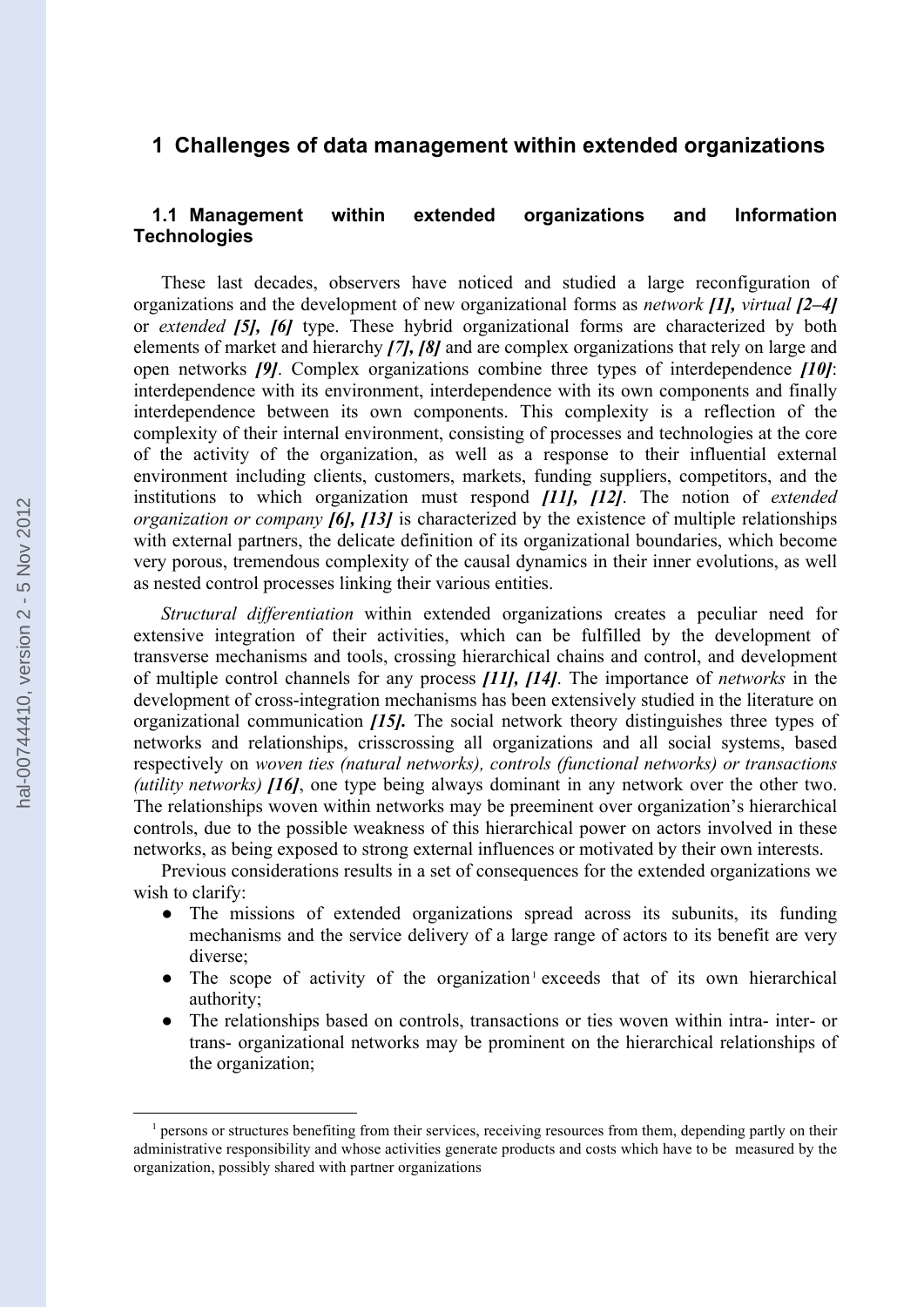- The contractual relationships with other organizations may impose a joint management control of certain shared activities or entities;
- Independent institutions may produce evaluations of its activities, based on external data sources, and hanging over its funding and reputation.

 Recent developments in Information Technology (IT) and Information Systems (IS) provide new perspectives for dealing with complex organizational transformations *[17]* and organize their intra- and inter-organizational processes in a dynamic strategic alignment *[18–* 20*]*. Information Systems have a major role to play in strategic management of organizations *[19]*, to support their management control system *[21]* and coordinate their various subunits *[22–24].* Nevertheless, extended organizations require very specific monitoring and control tools to take into account their previously mentioned distinctive characteristics. In fact, the complexity and diversity of these organizations make it difficult and costly to fully adapt existing tools to their requirements and few tools are able to offer a management control and decisional framework for the organization as a whole by integrating all entities *[24]*.

 These tools have to process information from different entities in a multidimensional view, the design of the organizations evolving along with information technologies *[25]*. The organization's extensive control relies increasingly on complex intra and inter-organizational IT systems *[22].* These IS have tremendously evolved since the 90s, firstly through a deployment of re-engineering, followed by a period of deployment and implementation of ERP *[17]* which has registered limited success *[26], [27]*. Thus, many IS tools have been distributed in organizations to support reorganization processes and management projects such as ERP, CRM, PLM, SCM, DSS, BI. The integration of these complex IS, rapidly raised issues of consistency relying on the need to use the same data set for all operational applications...

#### **1.2 Issues of data governance within extended organizations**

 

 Deployment of IT puts data, their collation, processing and dissemination issues at the heart of operational management control and decision-making activities *[1]*. Taking into account the development needs of data quality, relevant for both financial and non-financial purposes *[28–30],* has undergone major changes in the behaviour of actors with respect to the data *[31]* and resulted in a deep redefinition of business processes and partnerships *[19], [21], [32]*.

 The data underlying management and decisional processes of most organizations are of various types<sup>2</sup> and cover a wide spectrum. Data quality definition has been the subject of intensive research *[35–40].*

Shortly, the issues raised by a collection of data coming from a set of business areas are:

- loss of traceability concerning the content of data models, the meaning or the legitimacy of values assigned to data ;
- divergence between various data models, coming from different business spheres, concerning the same object ;

<sup>2</sup> We generally distinguish *[32] unstructured data* (associated to unnormalized documents), transactional data (registered from interactions between actors), *metadata* (fixing norms for other data and for processes), *masterdata* caracterizing the different entities of the organization (agent, resources, administrative bodies, clients, partners,...) which can be spread across different domains *[33], [34]*, and *hierarchical data* (fixing relations between other datas inherited from organizational structure)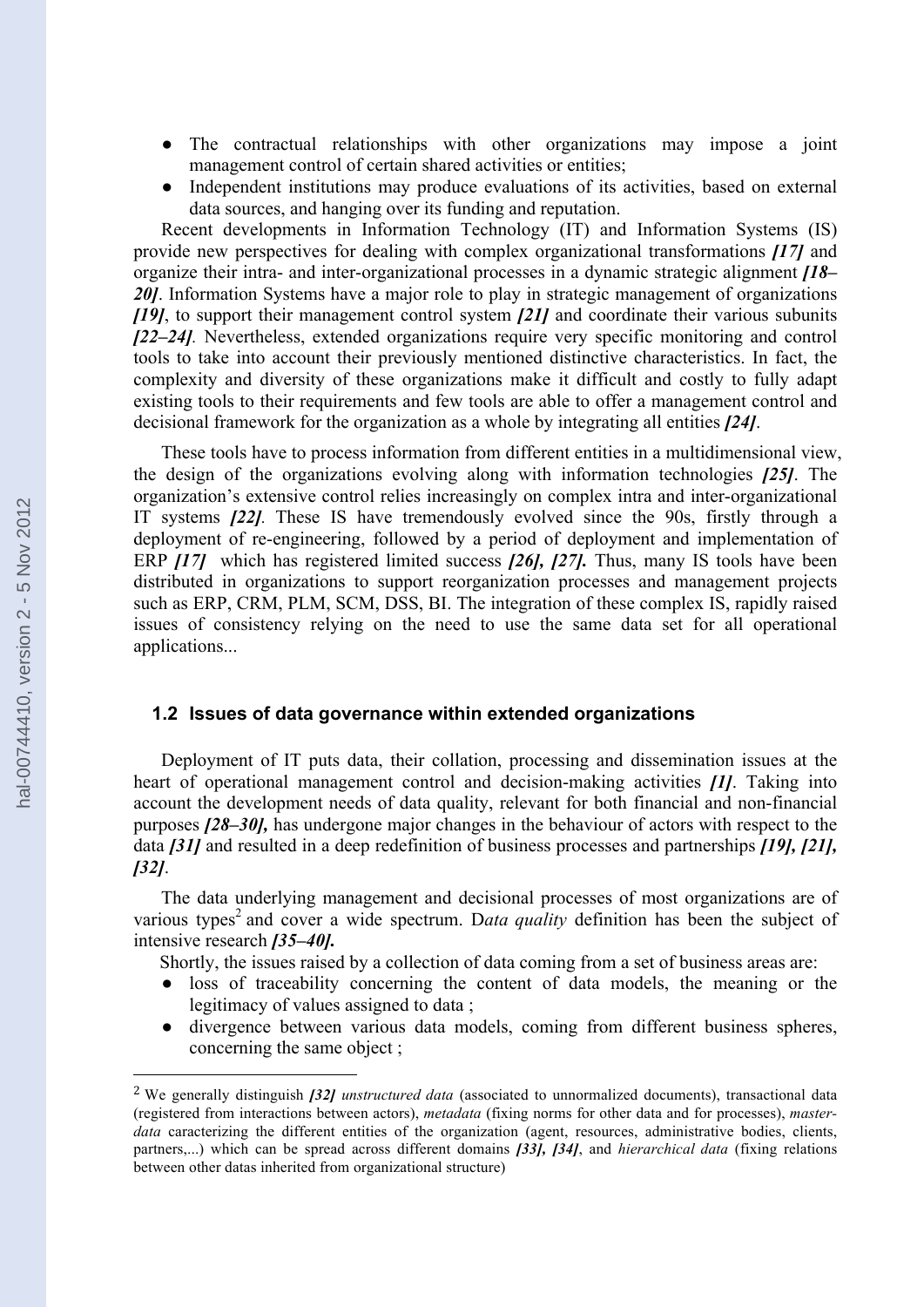- differing values held by different applications for the same data;
- weak quality of data (duplicates, incompleteness, ...) *[40]*.

 The processes systematization devoted to ensure data quality requires manager to develop data governance adapted to this purpose *[41], [42]*. Data Governance formalizes the allocation scheme for rights and duties concerning the use and the management of data within organizations *[42–45]* and encompasses everything that can optimally deal with quality, availability, safety and compliance of data with regulations and standards *[45], [46]*.

 Data governance scheme offers a framework for the definition, distribution, synchronization and exchange of reference values for Master Data. These data are generally stored in a single place of reference, which remains in access by different applications, and:

- allows their creation or modification by different actors of the organization,
- ensures its consistent use by various operational applications,
- fixes a set of quality standards,
- facilitates the adaptation to changes of usage patterns,
- allows the construction of relationships between heterogeneous Master Data for decision-making processes.

 Unlike data mentioned in a limited number of computer applications or business areas, transverse Master Data especially requires a rigorous treatment within data governance scheme, taking into account issues of IS and of the concerned business areas *[47].*

 The implementation of a data governance scheme aims to generate value for different business areas, by improvement data quality and enrichment of the informational spectrum covered by these data. It necessitates *[47]:*

- semantic alignment between domains,
- clarification of concepts and identification of business glossaries,
- precise definition of business processes,
- identification of control authorities, roles and responsibilities.

 We believe that the actual nature of extended organizations imposes a set of technical and organizational constraints on the chosen paradigm of data governance and on the considered IS architecture, reflecting a strong incentive for *decentralization* of control processes over Master Data, although this decentralization may take different forms *[48]*.

- The inherent complexity of extended organizations results in a singular complexity and a wide spectrum of Master Data, reflecting the diversity of actors, missions and organization modes for its subunits. Data governance must promote *deconcentration [48]* to respect the jurisdiction of actors, and *multiplication / diversification of control channels* on a same data set.
- Some communities within the extended organization may prefer to use their proper IS. Other inter- or trans-organizational communities may prefer integrate themselves in data governance schemes held by partner organizations and relying on their own IS tools, rather than adopting the tools and integrate the scheme coordinated by the extended organization. Hence, the pattern of data governance held by the extended organization must allow the *decentralization* of a significant part of control processes towards these communities and partner organizations. Considered *decentralization* is conceived in terms of *functional decentralization or delegation [48],* based on the contractual relationship between the organization and its partners, rather than in its most extreme form of *devolution [48].*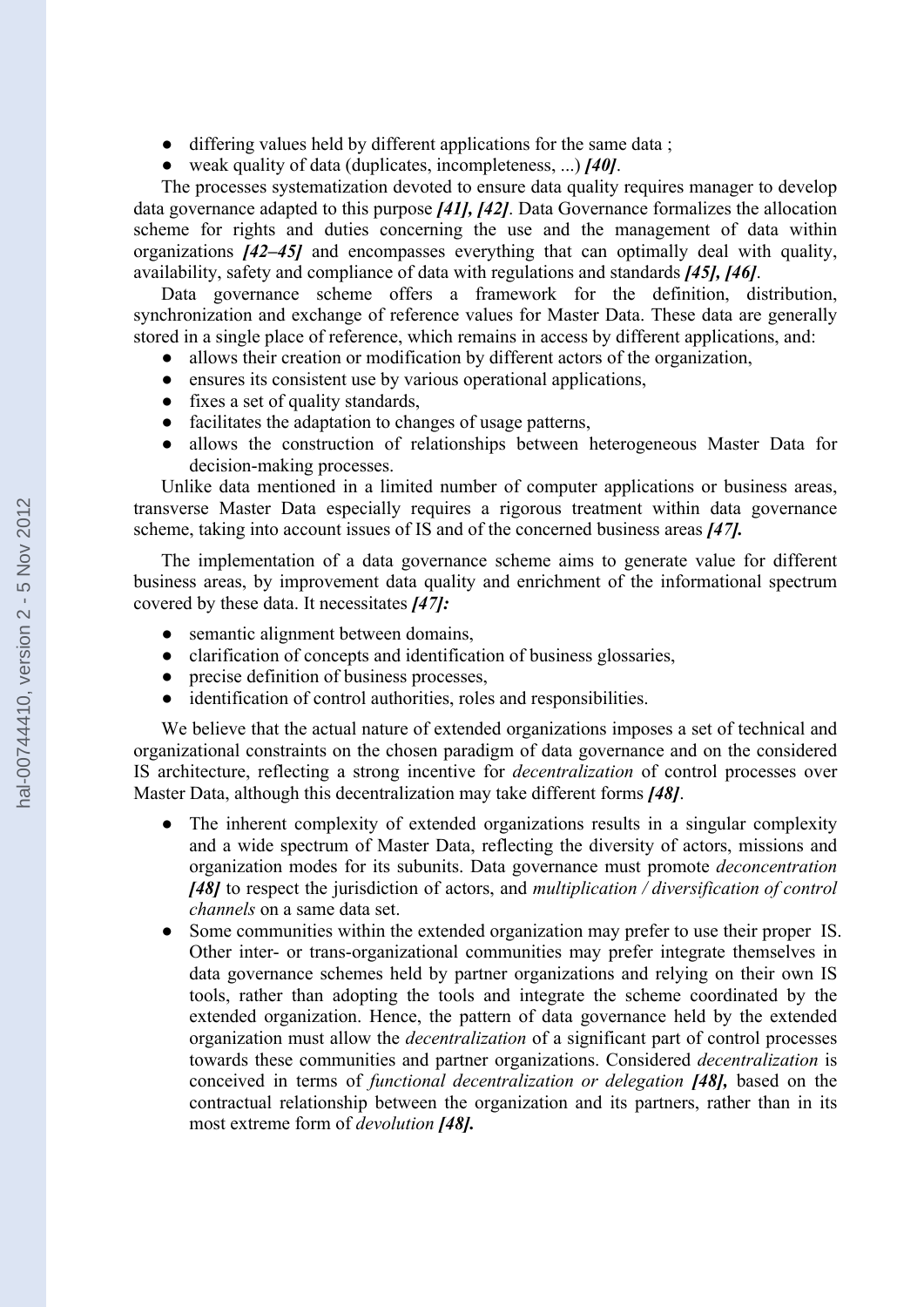- Certain business processes encompassed by the data governance scheme of the extended organization inevitably involve numerous actors favouring the relations they have woven within networks over the hierarchical controls of the extended organization. The limited efficiency of these control processes does not mean the lack of normative communication concerning the quality of data among the users of these data, but rather a lack of formalization of these processes through tools, standards and processes that underpin the organization's data governance framework. This formalization may be based on the development of digital social networks and their integration in the pattern of data governance.
- Importance of external influences on the activities and resources of the extended organization constrains it to adopt standards for its data repositories that are prepared to the confrontation with the information harvested from relevant external data sources. The lack of control by the organization on IS tools used by the external data sources, imposes a systematic implementation of dictionaries between organization's Master Data and data coming from external sources. The *ranking* of sources appears necessary when facing a deliberate choice of using multiple sources of data.

 The development of a data governance paradigm, suitable for extended organizations, raises the question of the precise nature of nested control and regulation mechanisms inherent in the use, the share and the management of data.

## **1.3 The panopticism as a data governance paradigm**

The study of mechanisms of monitoring and regulation underlying management control systems and information systems has been the subject of an abundant literature. The coexistence of centralized control and empowerment of actors has been analysed in the studies of control mechanisms underlying the implementation of ERP *[49], [50]*. These studies pointed the proximity of these mechanisms and those of the ideal control paradigm represented by the Panopticon architecture devised by Jeremy Bentham *[51]* and developed by Michel Foucault *[52]*. In this diagram, the actor is placed in a permanent and omnipresent *area of visibility*, is fed continuously to act as if he was being surveiled, and integrate the *norms* and *discipline*. The panopticism is a power that does not need to manifest itself physically, to become effective. Too rapidly identified with a regime of generalized coercion system imposed by a central authority, the panopticism is quite different from living "within a disciplinary system" *[52]***.** The panopticism is "a general formula that characterizes a type of government" *[53]*. It is a "machinery that assures dissymmetry, disequilibrium, difference. Consequently, it does not matter who exercises power. Any individual, taken almost at random, can operate the machine" **[52]**. A second interpretation of the Panopticon is then summarized by Foucault: "The Panopticon is the formula of liberal *governmentality*," "this new governmental rationality is solely concerned by *interests* and aims at manipulating them" *[53]*.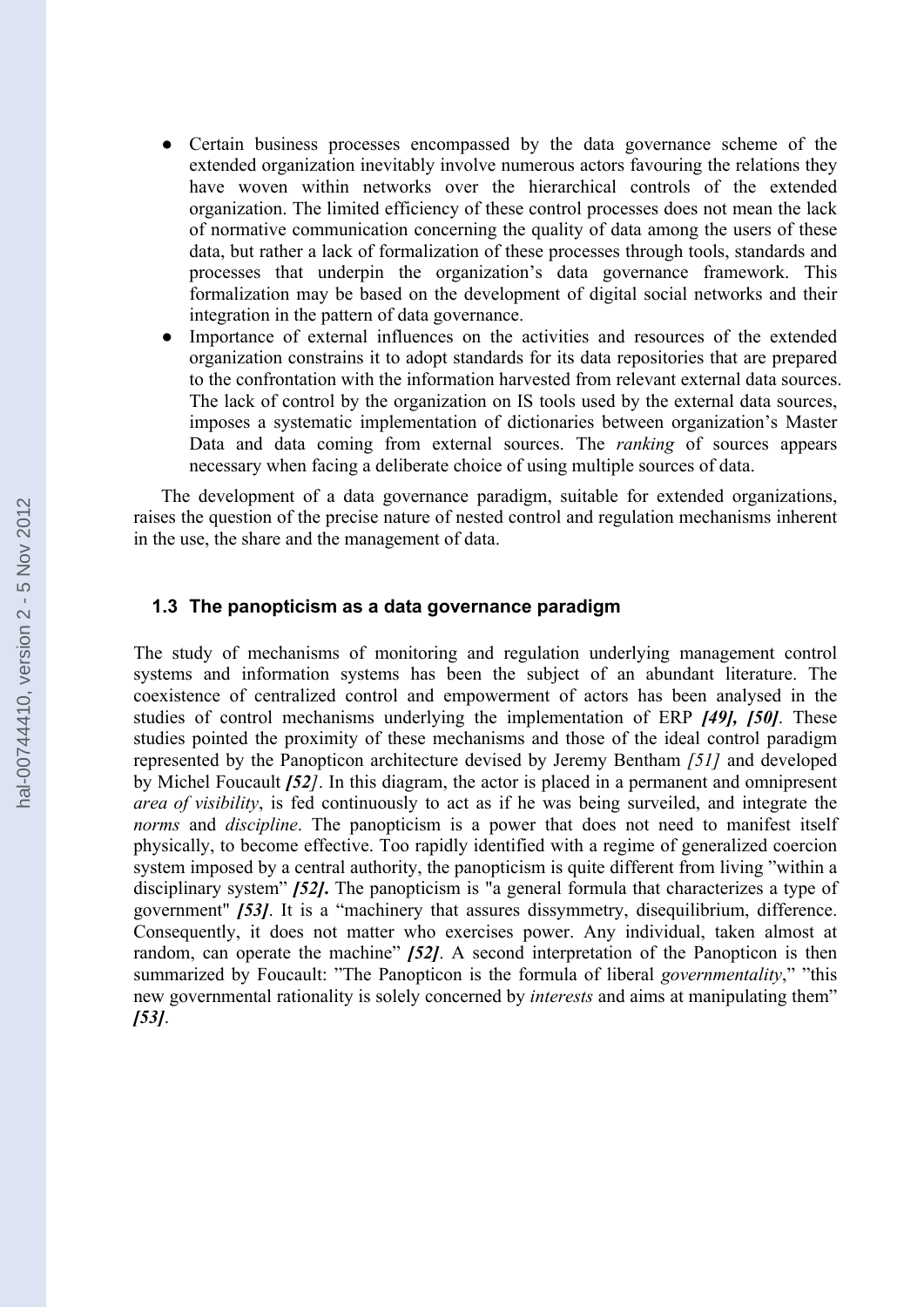The data governance paradigms within extended organizations raise a double perspective clarified by Michel Foucault: "the norm is something that can be applied to both a body one wishes to discipline and a population one wishes to regularize. The normalization society is not, in these circumstances, a kind of generalized disciplinary society whose disciplinary institutions have spread and eventually covered the entire space. The normalization society is a society where norm of discipline and norm of regulation intersect along an orthogonal articulation" *[54]***.** The data governance paradigm within extended organizations is intended to make the considered organization a social and informational space, subject to omnipresent gaze and regulatory mechanisms, data governance has to deploy "a better and better controlled - more and more rational and economic - adjustment between productive activities, communication networks and the interplay of power relations", it has to develop "a program of governmental rationality... to create a system of regulation of the general conduct of individuals whereby everything would be controlled to the point of self-sustenance, without the need for intervention" *[55]*. This governance lies in "structuring the *field of action* of any individual by every possible ways to influence *representations*, which will play a role in the calculation of their *interests*", by acting on "*monitoring interfaces"*. In this way, panoptic power maximizes its action that is to "conduct the conducts" *[53], [55]***.**

The use of foucaldian analysis for the study of data governance paradigms imposes a shift of the standpoint concerning Information Systems and some completions of Foucault's analysis to consider peculiarities of Information Technologies.

Michel Foucault focuses his studies on *institutions* in their specific ability to fix individuals in "a place and a collective body there is no way to leave" *[56]*. The control processes promoted through Information Systems can be studied using this peculiar perspective on institutions as soon as we clarify some peculiarities. The nature of information technology is to associate to objects or individual their *digital dual* or avatar registered in databases to proceed prescribed analysis and data matching between heterogeneous data **[57–59]**. The construction of basic business processes within the organization depends so critically on the form chosen for these digital *representations*, that the decision to develop control processes, as well as fields and methods of this control, prove to be consequences of the choice of standards and IS tools within the organization *[60]*. The digital dual is obediently and indefinitely usable for simulations coordinated by the control schemes *[61]*, as real individual is fixed to stay within foucaldian institutions. This *dividualization* takes then place with the consent of the real actors, driven by their interest in the use of digital tools and in the benefits of this simulation *[58]*. The participation of an actor to the control processes devoted to qualify data, relative to him and his environment, is motivated by its need to constitute himself as a subject, which takes shape through an act of recognition of its digital dual. This act of recognition is proceeded each time the actor is "*interpellated*" by the system (in the sense of Althusser's "interpellation" *[62]*) through monitoring interfaces provided by user's personal numeric environment. The precise form of these interfaces impacts deeply the efficiency of the system *[63]*. Previous analysis follows the same singular methodological approach Michel Foucault adopts, by refusing to consider institutions as being primitive objects, fixed prior to any considerations at the same time than the collective body of individuals and their governing rules. Institutions are considered as focal points for the concentration of these control technologies and the production of norms, which are immediately generalized to the whole social body and circulate through a network woven between them, the *subject* resulting from a multiplicity of *subjugation arrangements* within them.

The conceptual framework offered by Foucault appeared very fruitful to analyse the peculiar role played by visibility, transparency and accountability of actors in the deployment of new forms of control mechanisms permitted by IT within organizations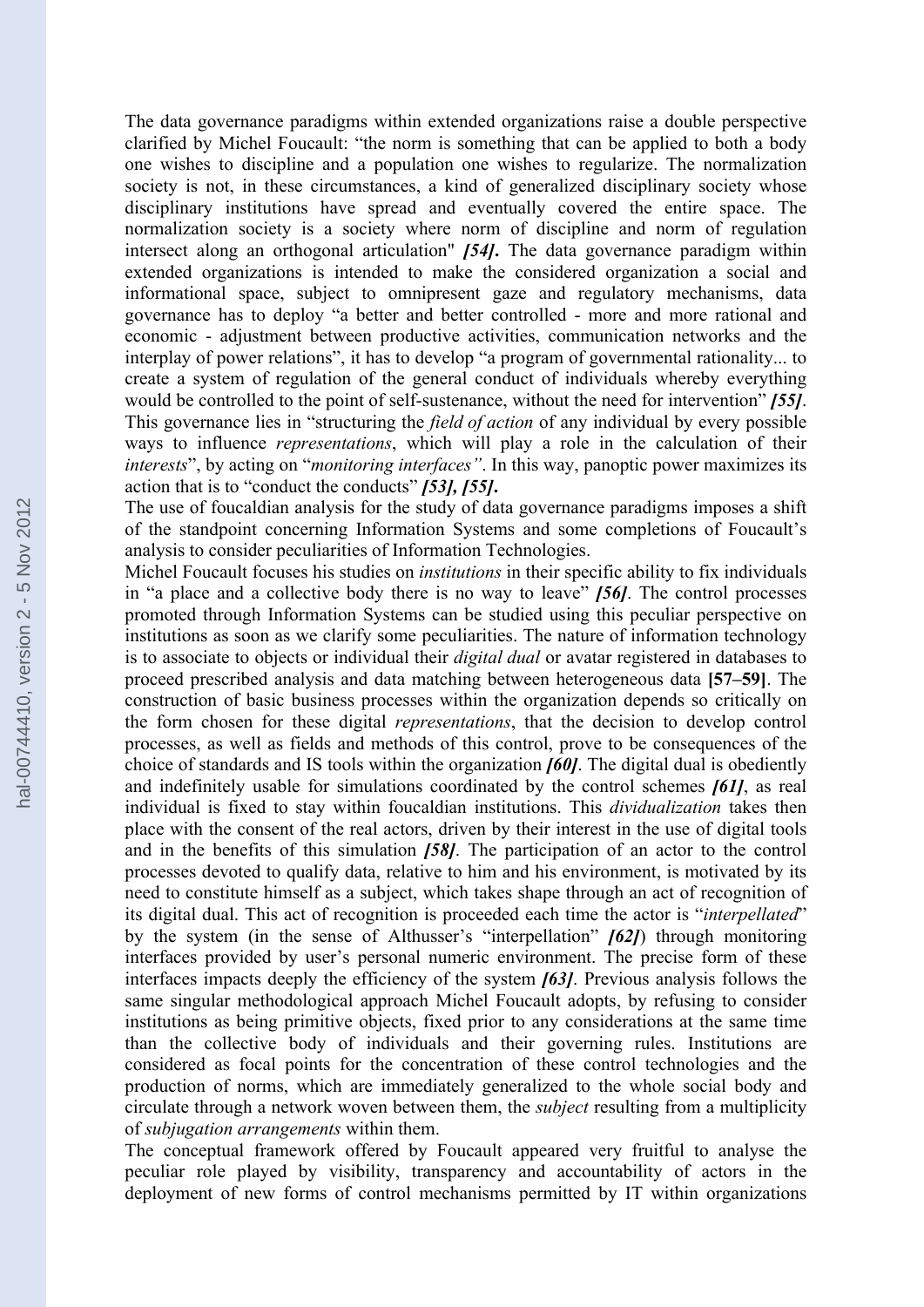*[64–66].* It is tempting to reduce Information Technologies to a global realization of the Panopticon control technology, considering the working and living environment of each individual as a space of absolute visibility for their activities *[67], [68]*, and making of IT powerful tools to promote a disciplinary power over individuals, along the lines of Foucault's early works on Panopticon *[52]***.** However, this interpretation of digital environments in terms of disciplinary power should be clarified in its singularity. Firstly, prison discipline and disciplines within traditional organizations are immeasurable, one being of a moral nature while the other is of an instrumental one *[69]***.** Then, the isolation of the individual at the heart of the Panopticon, which makes of him "the object of information, never the subject of communication" *[52]*, is not that of the individual placed within *area of visibility* created by organization's Information System. The development of *social networks* makes him an actor of transverse communications, eventually diverting information, originally devoted to institutional control, for the purpose of strengthening the resistance of individuals to central authority *[70]*. Starting in the late 80s, it was recognized how the work on Information Systems and management control ignored issues of power and conflict within organizations, and treated organizations as unified entities whose objectives are well defined and widely accepted *[71]*. Resistance to the deployment in extended organizations of control processes underlying ERP has recently been analysed along the lines of Michel Foucault's writings on power and resistance within institutions *[72–74].* Foucault's studies lead naturally to refuse the standard framework to analyse how the norms and the data governance scheme promoted within an organization can be legitimated and reinforced, or totally changed for another ones. They stand a critical method to analyse the *transformation* of control processes, which disregards schemes/institutions and their rational discourse on their own and privileges the study of elementary disciplinary mechanisms within them and their articulation/discrepancy with the discursive practices *[75]***,** it finally suggests to clearly distinguish : the rationality/purpose of the governance scheme, the eventually unanticipated effects of it, the positive usage of these effects, and the formalization of a new globalizing rationality/purpose made possible by this usage and absorbing it *[76]*. Our work will analyse the existing data governance paradigms and propose guidelines for a new paradigm directly inspired by previous considerations.

# **2 Towards a data governance scheme adapted to extended organizations**

 The preceding analysis has led us to present the issues of data governance in extended organizations, in the light of *Panopticon paradigm*. We propose to analyse the specific characters and shortcomings of the existing paradigms of data governance, *MDM* and *Community paradigms*, in the light of our analysis of the challenges addressed by the complexity of these organizations. We thus provide a preliminary analysis of a new data governance paradigm adapted to extended organizations, rooted in our conceptual analysis of the mechanisms of control and regulation within them.

#### **2.1 Nature and shortcomings of the MDM Data Governance paradigm**

 The IT market devoted to data quality has grown through a series of relatively similar strategies and offers, entering the category of schemes called *Master Data Management [33], [34].* Some authors see this one-sided logic as reflecting a new "fashion" for data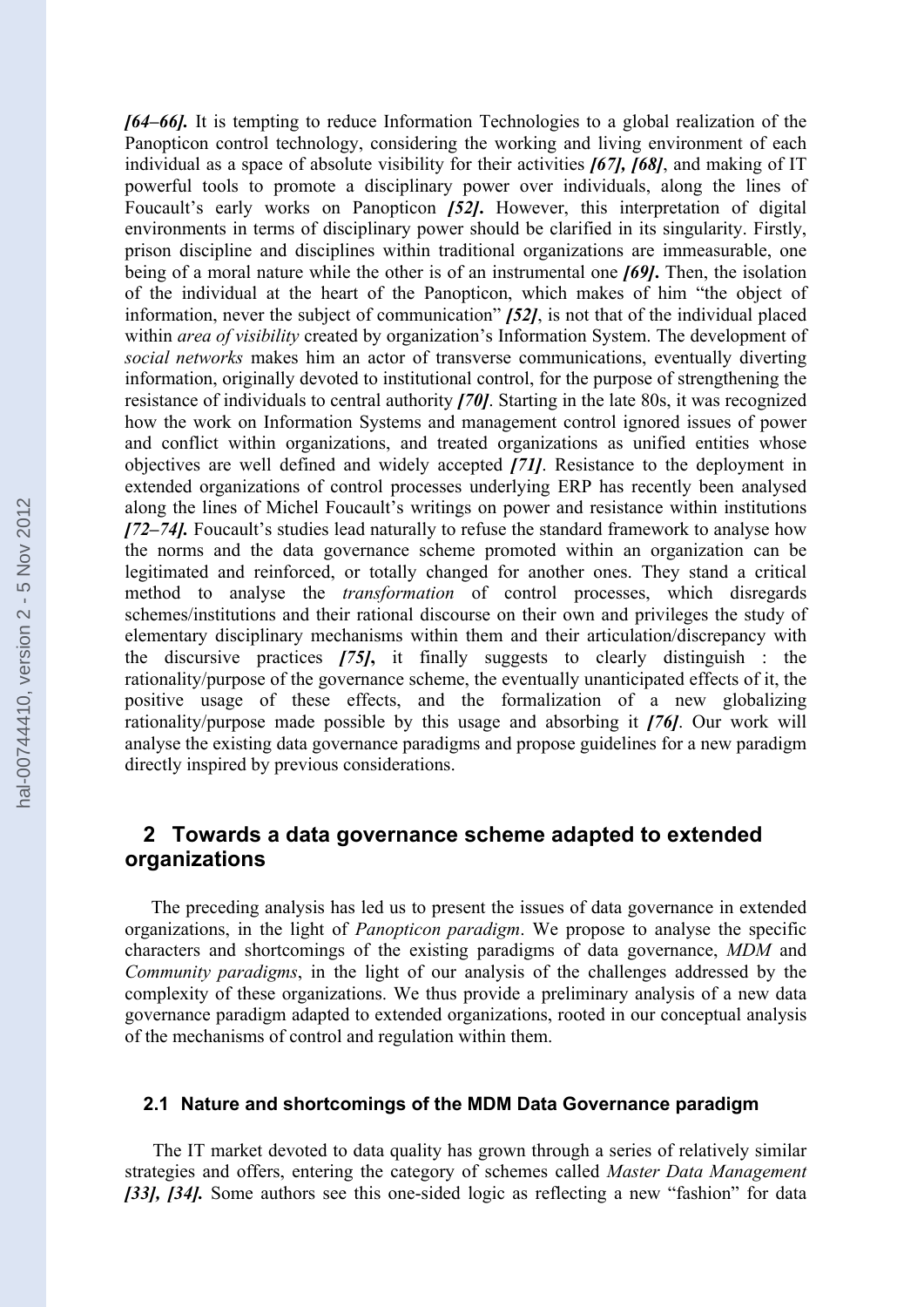integration, which follows earlier initiatives on ETL technologies and Data Warehouses, tinged with an ERP-flavoured rhetoric *[77].*

 The MDM includes all operations required by creation, modification or deletion of Master Data *[33]*, and in particular modelling, distribution, quality management, maintenance and archiving of Master Data *[33], [34], [78]*. The main challenge of MDM paradigm is to develop and/or strengthen processes of quality management (cleaning, deduplication, ...) as systematically as possible *[78]*. Thus, the analysis of business processes of the organization is a prerequisite for the implementation of this scheme *[34], [45], [79]* because the control channels, activated by a proposition to modify a Master Data, rely on the identification of *data-stewards [34]* with the required jurisdiction and level of responsibility to provide a level of truth to this proposal and to authorize ultimately its writing as a Master Datum *(golden record).*

 The deployment of MDM systems requires the complete support of the top level managers of the organization, which should drive the whole organization within the logic of improving quality of data in order to involve all stakeholders *[45]*. The success of this deployment relies on the very strong assumption that organizations are homogeneous and highly hierarchically structured. Thus, the MDM scheme relies on:

- the identification of a set of stable-over-time business processes;
- the clear and precise identification of roles and responsibilities of a limited number of *data-stewards, data-owners* and *data-committees*, placed under the hierarchical authority of the organization, adhering to data quality issues, and inheriting the required jurisdiction to ensure the validation process *[34], [42], [78]* ;
- the direct control on IT tools and master databases (rights for READ, WRITE and ADMIN) used by digital services and operational applications, as well as the use of an integrated digital environment, in order to systematize the dissemination of golden records across applications and enable communities to measure the realtime impact of the control processes on data.

The very nature of extended organizations make difficult the reorganization of *Business Process Management* (BPM) and therefore the application of the MDM scheme within them, because of

- the diversity and instability of their business processes;
- the inefficiency of hierarchical authority over some elements of control channels promoted by the BPM, because of the prominent influence of networks and external environment on many actors involved in these processes ;
- the low adhesion of middle managers to issues of data quality, due to the illegibility of the consequences of this discipline for their activity, resulting in a refusal to train their teams to the issues and practices of BPM *[74]* ;
- the existence of resistance strategies from senior manager to circumvent the discipline of BPM *[74]* ;
- the difficulties posed by the lack of control by the organization on large parts of IS relied on by its activities, and the multiplicity of IT tools and databases increasingly fragmented by new implementations of IS *[80], [81]*<sup>4</sup> ;
- the difficulties posed by the establishment of data exchange protocols with partner organizations on a suitable collection of data, due to the heterogeneity of the missions and management processes of different partners ;
- difficulties posed by the integration of data harvested from external sources.

 <sup>4</sup> Dahlberg et al. *[80]* analyses the case of a multinational company whose IS is based on 54 ERPs and reference databases on the 5 continents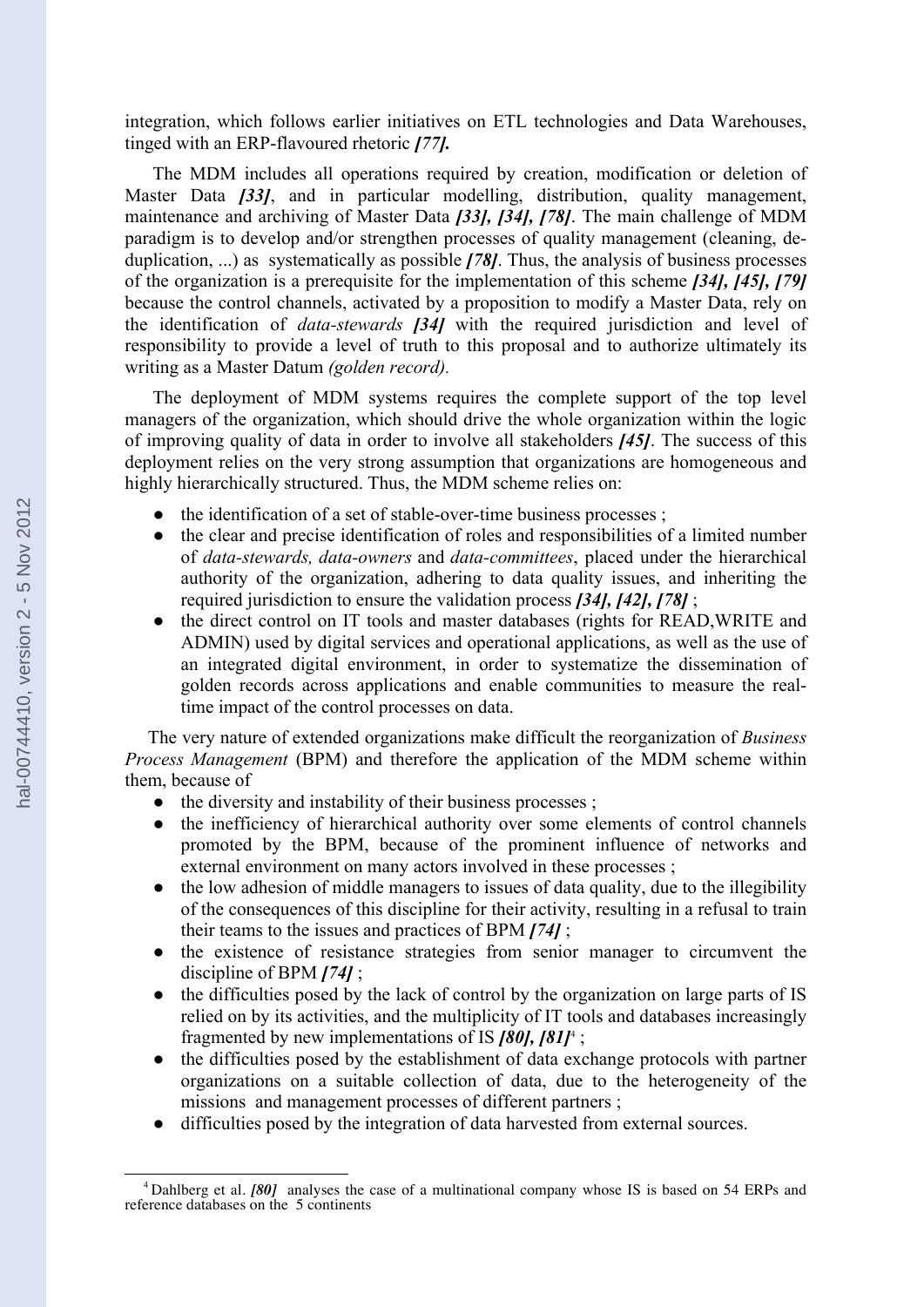While the *MDM paradigm* has nowadays established a monopolistic position on the market of data quality *[45], [82]*, it suffers from its inability to deal with complexity inherent to extended organizations. Moreover, the very specific problems encountered by this model begin to be analysed *[80], [81], [83]*. To our point of view, another approach is needed in the way control processes are promoted by data governance scheme in extended organizations.

## **2.2 Nature and shortcomings of the Community Data Governance paradigm**

 Adopting a completely opposite philosophy, another paradigm of data governance has taken a prominent place in recent years: the community paradigm. Internet has indeed favoured the development of new forms of collaboration and interaction between actors, facilitated by the manipulation of artifacts and shared information spaces *[84]*. This developing model of collaborative community relies on self-organized online communities, oriented towards the creation and sharing of knowledge *[85], [86]*.

 The main examples of collaborative projects based upon virtual communities are open source software (OSS) *[87], [88]* and the development of Wiki technologies. Wiki Technologies allow collaborative, open, egalitarian and anonymous publishing and editing processes of data *[89]*, using mechanisms that track revision history *[90], [91]*. One of the best-known applications of Wiki systems is the collaborative online encyclopaedia Wikipedia [92–96]. Hansen et al. *[97]* recognize to data governance paradigm underlying Wikipedia the ability to offer the conditions of the *Habermasian* ideal type of *rational discourse* for the communication between actors *[98]*, and thus to promote *group rationalization* and *emancipation of individuals [99]*. 5

 The systems whose data governance model relies on this paradigm are recognized to produce data of a remarkable quality in a rather short time [92], [100–103]. This data quality is also a major source of value for these organizations. The final data (or its latest version) is the product of a social interactions process, embodied in the iterative and negotiated changes on a selected collection of data, between actors *[101]* within a virtual community [104–106]. <sup>6</sup> However, the last individual to edit a set of data defines the reference value for these data, the reliability criterion for a set of data relies then primarily on the observed lack of conflict over these data within the concerned virtual community. This pattern of data governance differs greatly from *centralized disciplinary systems* based on MDM paradigm; it relies on a *democratic relativism* philosophy *[107]*, indeed:

- $\bullet$  it is based on a relativistic principle imposing the neutrality of the point of view;
- it ensures an egalitarian distribution of rights of exclusion and expression within affected communities ;
- it allows communities to establish their own control channels, allocate autonomously the levels of rights and responsibilities, and evaluate these choices in a collegial process.

The critical facts promoting quality of contents are firstly related to the system's ability to gather broad communities and attract strong "diversity of cognitive experiences" and of knowledge of their members *[96]*, along the lines of the analysis on *crowds [108].* As

<sup>&</sup>lt;sup>5</sup> editors are (1) sincerely engaged in a collaborative research of truth (2) through a formalized framework (3) excluding usage of the force (4) and offering the ideal conditions for the dialog between actors (5) staying open continuously and for a large period of time *[97]*

<sup>&</sup>lt;sup>6</sup> Lee et al. *[105]* propose that "a virtual community is a technology-supported cyberspace, centred upon the communication and interaction of participants to generate member-driven information and knowledge, resulting in the building of interpersonal relationships".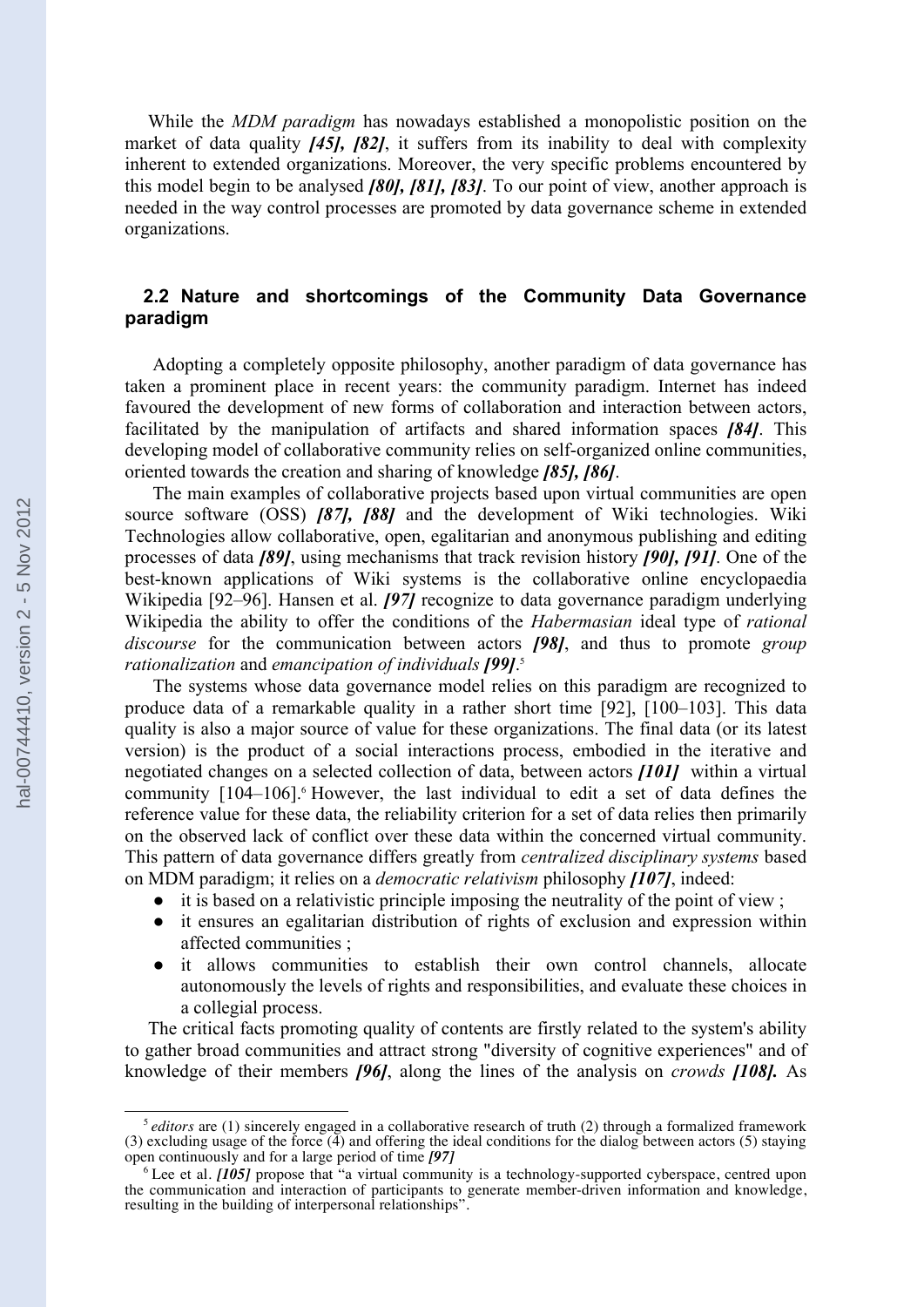shown by the literature on *Group Decision Support Systems*, anonymity is an undeniable incentive for the engagement of numerous stakeholders in a critical practice *[109]*, the quality of contents being guaranteed by the existence of regulatory mechanisms, ensuring the emergence of virtuous behavior of actors regarding the use and management of data. These regulatory mechanisms rely firstly on the existence of *censorship* procedures against editors responsible for voluntarily downgrading the contents, and of *grants* of temporary extension of rights for trusted editors *[110], [111]*. These regulatory mechanisms formalize a hidden hierarchical structure underlying Wiki communities *[112]*. Another key requirement to promote quality of content emerging from free interactions is the *transparency* and *traceability* of the editors' actions, which help to develop confidence of actors and emancipatory effects of the system *[97]*. Cardon and Levrel *[113]* use the terms of *participatory vigilance* to describe Wikipedia's governance and its procedural system of self-regulation. It is a commonly accepted fact that community-based paradigm has demonstrated its undeniable ability to provoke changes in actors' behavior regarding data governance issues, including *self-regulation* and *emancipation*.

Lastly, a key factor for the development of these schemes is their ability to get their actors use a universal common digital environment, adapted to the management of interactions within communities and offering associated services of interest.

Despite their efficiency, these systems remain, in our opinion, irrelevant to guarantee the conditions for deploying efficient data governance in extended organizations, due to numerous reasons:

- The data quality produced by the crowd in the community paradigm has been strongly criticized *[93].* Task conflicts within the group generate both positive and negative effects on the produced content *[96], [112].* Lebraty and Lobre *[114]* even argue that it is a variable-sum game, sometimes negative, sometimes positive. This makes it difficult to consider that the *norms* relevant to transverse reference data could emerge from free interactions within a community.
- The roles assigned to members within a community are self-regulated by the community, including content-oriented or administration-oriented roles *[96], [115]*. However, the importance of decisional issues in extended organizations requires data governance scheme to strengthen accountability and empowerment of actors inheriting structuring roles on a large part of strategic data. The use of selfregulated control channels and the lack of transparency and responsibility of the authors *[116]* are then a major obstacle to develop data governance framework based on community paradigm in extended organizations.
- The discrepancy between priority levels assigned to a same collection of data, respectively by top-level managers of the organization and by virtual community members concerned by these data, has critical consequences on the control channels efficiency.

As a result, the Community Paradigm, despite its undeniable success, cannot by itself provide a complete answer to the problem of finding a data governance scheme adapted to extended organizations.

## **2.3 Guidelines for a new data governance paradigm :** *Panopticon*

MDM paradigm has been developed along the lines of preceding technical developments and existing IS architectures (ERP, BMPS, ETL, DataWarehouse). The *Panopticon paradigm* requires the development of new tools and architectures to articulate *regulatory* and *disciplinary* mechanisms to achieve effective data governance. This articulation is made concrete through a subtle action on representations relied on by the calculation of interests by the stakeholders, shared through their monitoring interfaces, and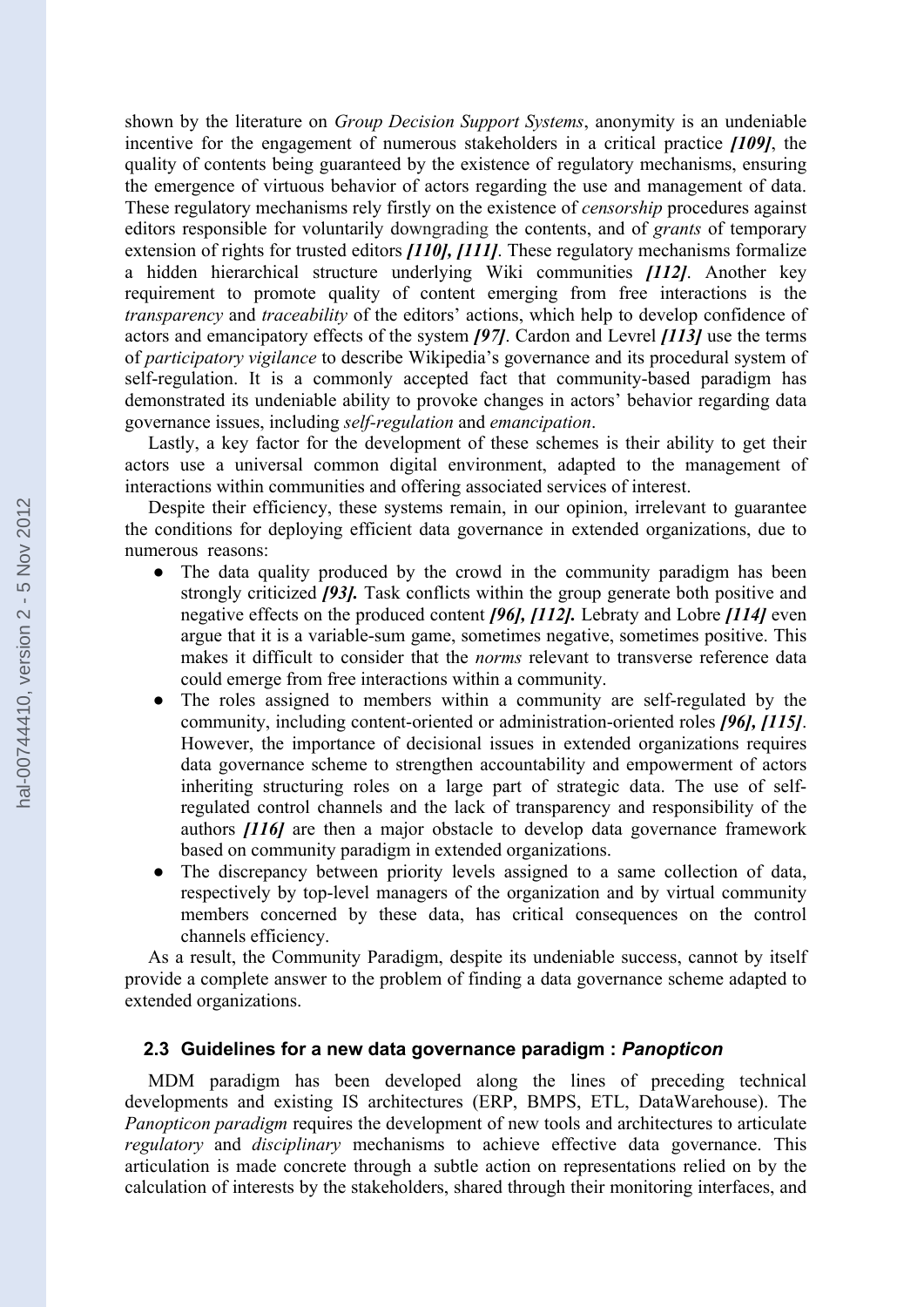a control of the accountability and empowerment of the actors. This paradigm inherits main contributions from the *community* paradigm, but aims to compensate for its shortcomings. We propose the IS architecture of the new paradigm to be based on the existence of a specific IS element, called *Panopticon IS brick,* acting as a *hub* between existing elements of the organization's IS and personal digital environments of the individual. *Panopticon* is intended to formalize the architecture of visibility and power within the organization.

Deployment of the *Panopticon* data governance paradigm led to a radical transformation of business practices and address basic questions that should be analysed in following: the explicit construction of *area of visibility* and *fields of action* for individuals, the management of transversality between business areas and across boundaries of organization.

## *2.3.1 Power and visibility - Monitoring interfaces*

The *Panopticon paradigm* must confer a central role to *monitoring interfaces* opened to users through their personal digital environment. The *user interface* has to offer to each individual a complete overview on the services he can access to, but also on the rights and responsibilities accorded to him on a selected collection of data. Different individuals are sharing the access to services and inherit potentially conflicting responsibilities on data, the *field of action* offered by the *user interface* becomes intrinsically an *area of visibility* for the other actors to monitor each action realized by the user. The way this *user interface* links the set of services in access to the user, on one hand, to the selected collection of data on which these services are based, on the other hand, impacts strongly the calculation of its *interests* to exercise its power on data belonging to its of *field of action*. Hence, the adaptation of this *user interface* is the way the *government* can model the *representations* of the user, to promote the *regulatory* and *disciplinary* mechanisms relied on by its *liberal governmentality*. Thus, the fundamentals of *Panopticon paradigm* are the following:

- Individuals can contribute within their own customized digital environment to a set of control processes on data belonging to their *field of action*. The data are presented in their current state of reliability, facing the user with the *interpellation*  of the system to *recognize* its *digital dual* world and then constitute himself as a *subject* by using its power to tell their truth on these data. Unlike MDM solutions working downstream of SI elements, like a *Extract-Transform-Load (ETL)* system acts towards a Data Warehouse, *Panopticon IS brick* maintains its reference databases through *real-time processes*.
- Complete *transparency* and *traceability* are ensured on the set of *required interventions* made from individual actions or external sources (proposition to change the value of a given reference datum, reasoned opinion emitted to conclude within a given control channel, arbitration control between divergent control channels). Each actor involved in a control channel is then placed in an *area of visibility* for an invisible community of actors, concerned by the same data, in order to promote *self-discipline* and integration of norms. However, *anonymity* can be ensured on *free contributions* devoted to the *warning* about erroneous data and *critical/ranking processes*, in order to promote *emancipation* of the individual with respect to the issue of managing data.
- This approach is *user-centric*, in the sense that the collection of reference data, covered by the data governance scheme, is chosen according to the set of data used by the set of digital services offered to the users. User-interface is constantly adapted to the currently used services in order to optimally leverage *personal interest* of the users to get them to participate to control processes. This interest relies on its need to access services based on up-to-date and personalized data, to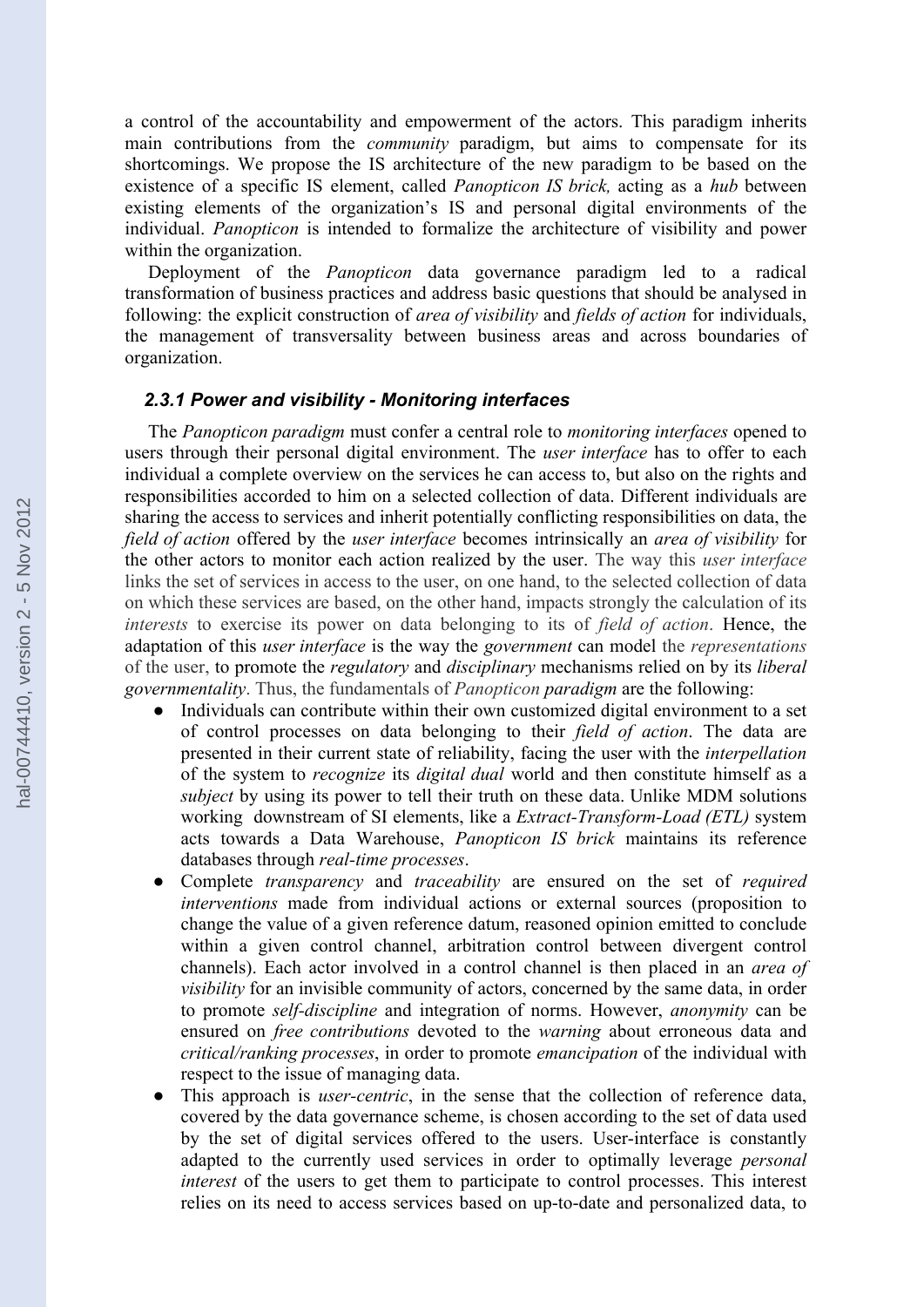cooperate with other members of his networks, to develop competitive strategies to access shared resources, or to exercise his responsibilities.

- Numerous *control channels* exist for any given datum, a control channel is indeed associated to any community concerned by the different usages of this datum. Each control channel is formalized by the allocation of *structuring roles* and *prioritized rights* about this datum to any individuals within this community: rights to read, rights to freely warn for an erroneous data, rights and responsibility to propose a modification of a datum, rights and responsibility to evaluate/control the propositions to change a datum made by other individuals, right and responsibility to arbitrate between divergent controls. The set of control channels formalized by the system encompass the whole set of *ties, controls* or *transactions*, inherited from *networks* and coalitions existing within the organization, as well as conflictual and competitive relationships, although these relations are generically transverse to hierarchical relationships of the organization.
- Unlike in MDM scheme where the control channels are initial parameters for the system, the *Panopticon paradigm* allows the communities to *self-organize* the control channels. This bias is imposed by the objective fixed by the system to take into account the complex dynamics of these networks. Modifications made by an individual, on the *hierarchical data* belonging to its *field of action,* contribute to change this *field of action*, as well as the *area of visibility* within which he is located, but also to modify or constrain those of the other individuals. In order to conciliate the multiplication of self-organized control channels and the efficiency of the whole control process, we have to impose basic requirements: unlike in community-based data governance schemes a unique control channel associated to hierarchical channel inherits the arbitration power on the final decision and responsibility to change the golden record, the whole set of control channels concerned by the same collection of data are ranking/censoring/granting each other according to the rights they have to act on hierarchical data corresponding to the details of the other control channels.

In order to illustrate preceding requirements, we propose a simple and explicit approach to model the *field of action* and *area of visibility* of any actor in the system. This model is quite independent on the type of the considered organization:

- The organization is made up a set of separate *entities*, these entities are of various kinds: individuals, resources, structures, products, external data sources or authorities... Organizational relationships are described by *connections* between these entities, the whole set of connections form a graph which dynamics formalizes elementary business processes within the organization. *Specific attributes* of the entities (*Master Data*), *connection attributes* associated to the connections between entities (*Hierarchical Data*), and the history of the modifications proposed by users for the latter (*Transactional Data*) are basic elements registered in the Reference Data repository maintained by the *Panopticon IS brick*.
- The system associates to any entity of the organization a community on its own account, it consists in the set of individuals connected with this entity: the *community of the entity*. The attributes attached to the connexions between individuals and other entities characterize the basic organizational links involving the individual within the organization<sup>7</sup>. The individual within the *community of an*

 

 $<sup>7</sup>$  the individual is connected to a resource if he makes use of it or contribute to its management, he is</sup> connected to a structure if he is member of it or even assumes a management role within it, he is connected to a project/product if he contributes to its realization or owns benefit from it, he is connected to an authority or an external data source if their jurisdiction encompass an arbitration power on their personal attributes,...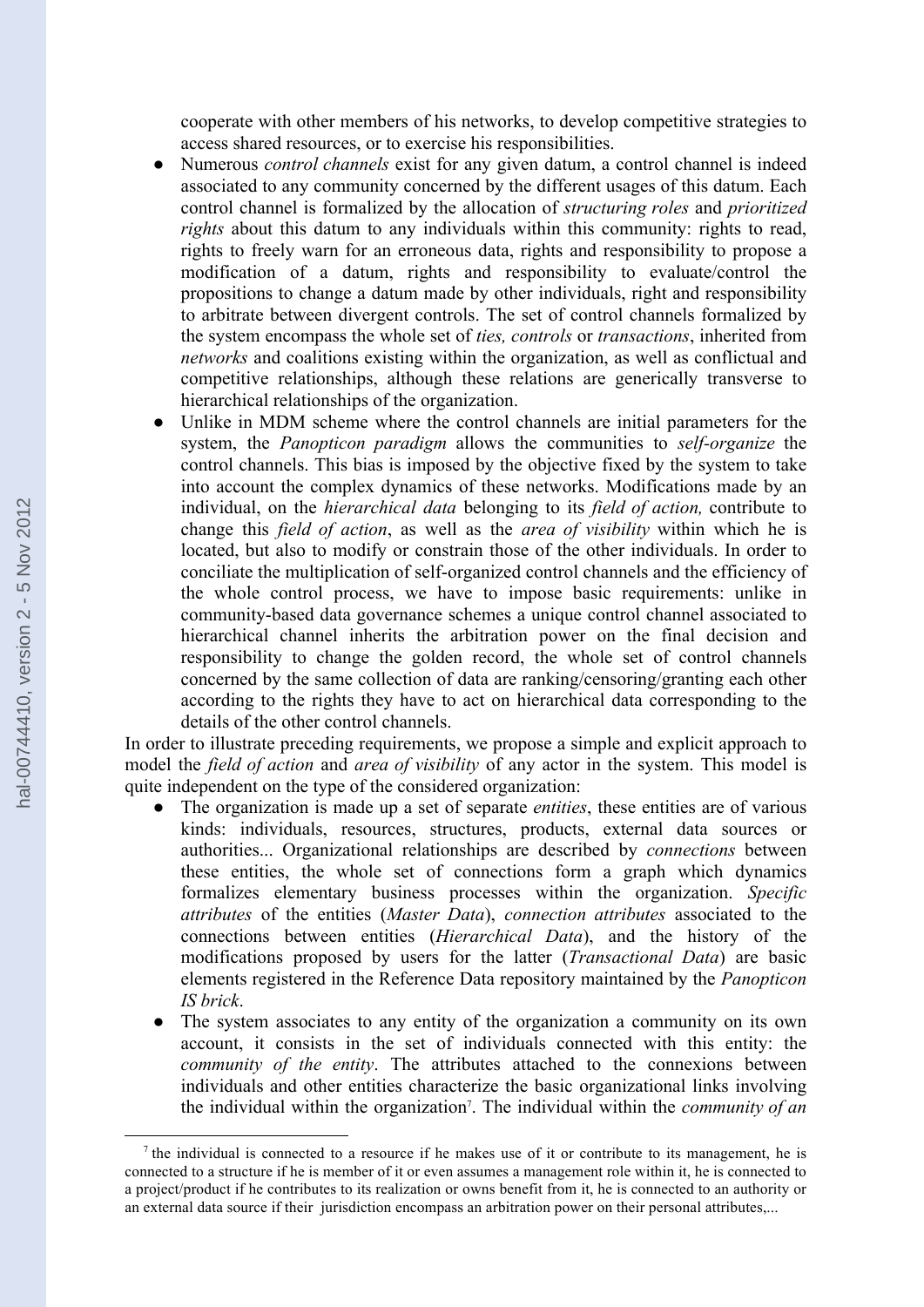*entity* inherit prioritized rights on a selected *collection of data associated to this community of the entity*. The *field of action* of any individual is formed by the union of the set of *collections of data associated to the communities of the entities* he is connected to.

- The *collection of data associated to the community of an entity* is formed by: the *specific attributes* of the entity, *connection attributes* of the entity to its parententities on the graph fixing external constraints weighting on the management of the entity, the *connection attributes* of the entity to its child-entities on the graph fixing the internal nested mechanisms of control on its subunits, and finally the *connection attributes* relative to the connection of its child-entities to their other parent-entities on the graph when these data are relevant for assessing the constraints affecting the management of these child-entities by the community of the entity. *Connection attributes* between two entities of the organization are in fact integrated in the collection of data of many entities, this fact shows the way the system multiplies the control channels on these data. The specific attributes of the entities are subject to the control of the community of the entity but also to the control of some authorities or external data sources in order for the attributes to be subject of numerous control channels.
- The *rights*, granted to individual members of the *community of an entity*, on its own collection of data, are deduced from the roles accorded to these individuals within the community, but also from indices characterizing the peculiar position of this community within the control processes on these shared data. These indices are intended to: singling out the community owning the arbitration power within the set of control channels deployed by the communities concerned by these data, specify the hierarchical levels to be mobilized in the various concerned communities to carry out their own control process on these data, the rules governing the *grants* and *censorships* affecting the common rights accorded to members of the various communities concerned by these data.

As a result, the processes governing the changes of reference data relies on:

- the changes performed on data by individuals owning appropriate *rights* through their *monitoring interfaces ;*
- the propagation rules inherited by transitivity along the links of the graph of connections due to functional rules within the organization, or the adhoc constraints inherited from business rules.

#### *2.3.2 Panopticon Paradigm and complexity of extended organizations*

The *Panopticon paradigm* must provide solutions to the challenges raised by the various sources of complexity of extended organisms. Let us briefly discuss these issues.

The various digital services of the organization underly formalized business processes, covering the definition and characterization of a set of objects, a normative description of their connections, as well as specific business rules governing the evolution of these, through the interventions of users, managers, external data sources and authorities. The same entity is generically associated with objects involved in a wide range of business processes. Specific and connection attributes associated to entities are *shared* between various business areas and partner organizations. The bias adopted by *Panopticon paradigm* to respect the existing business processes and the existing urbanized IS makes of cross-reliability mechanisms and of the deployment of global standards the main issues in the design and integration process of the *Panopticon IS brick*. The modeling of business process and of basic entities must tend to universality with respect to the diversity of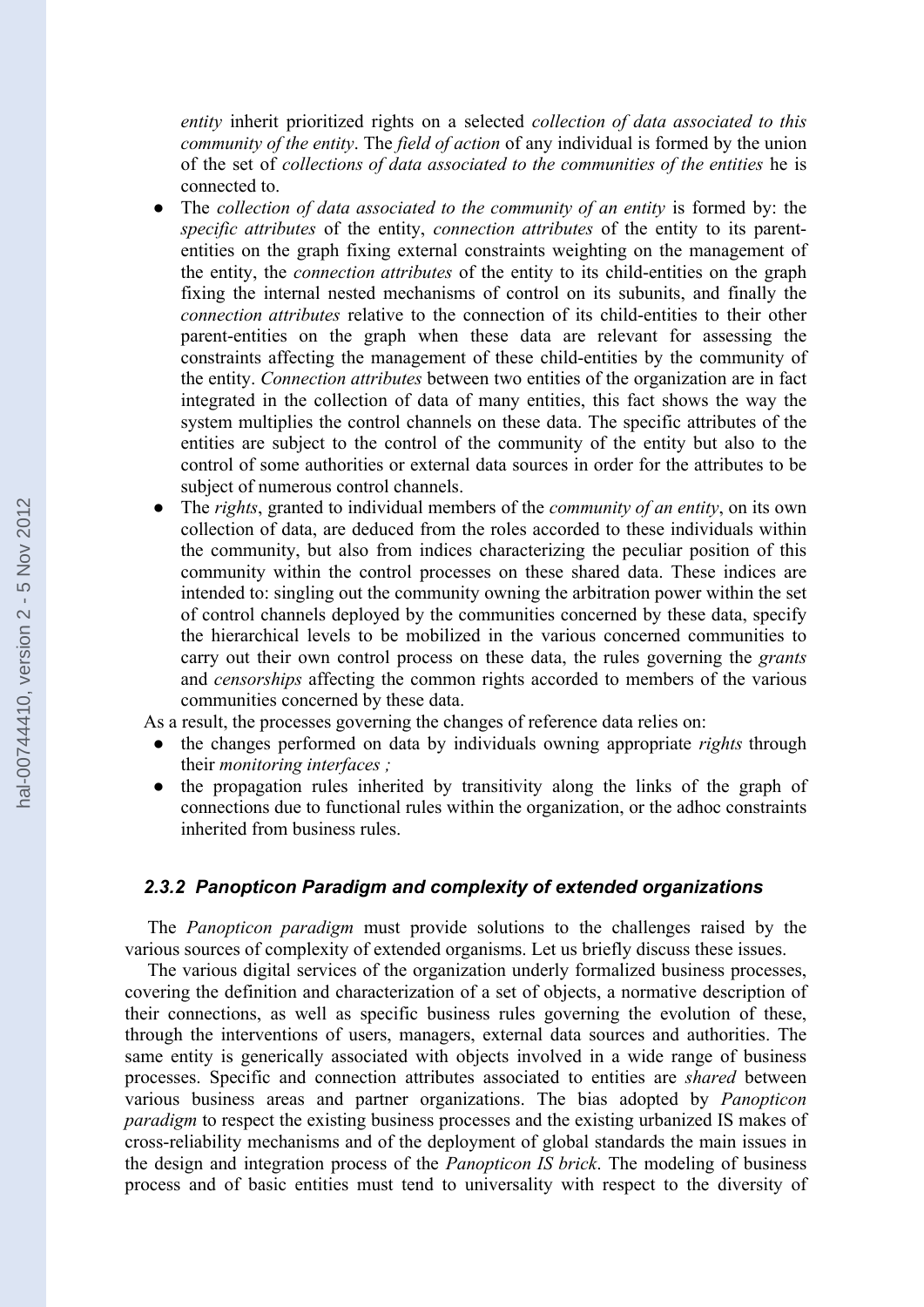processes covered by the existing IS bricks, and integrate a significant part of the business rules.

The *Panopticon paradigm* must also provide appropriate answers to the issue of dealing with boundaries of the extended organization.

While the MDM paradigm is not well adapted to the integration of external data sources, they should be extensively used by Panopticon scheme. They must be considered as well as the *control channels* emerged from communities to anticipate improvements and remedy to the control processes, which do not meet the appropriate data quality threshold. The entities characterizations (respectively of the connection between individuals and other entities) must provide measurement of structural or cyclical ability of the *community of the entity* (respectively of individuals) to ensure control operations that are expected from it. These controls can be handled personally by the designed actors or through rights delegation towards other individuals or external data sources. Control channels and data sources are subject to a *ranking* process by comparison with the results of other channels on the same data.

The answer given by the *MDM/ERP paradigm* to the issue of fostering data exchange protocols between the organization and its partners is to impose a single integrative framework for business processes. By contrast, *MDM paradigm* neglects the existence of *internal boundaries* emerging within organizations from resistance strategies deployed by some of its sub-units. To deal with these two types of boundary problems, the strategy adopted by *Panopticon paradigm* should be to promote a "functional decentralization" of a significant part of the control processes through the development of a *distributed IS* architecture based on numerous instances of the *Panopticon IS brick*. Reference databases relied upon by these different instances of *Panopticon IS brick* have to be synchronized through a protocol formalized by the contractual link between the organisation and its subunits or partners. This strategy promotes the dissemination of norms underlying the reference databases of the *Panopticon IS brick*, at the cost of losing visibility on a part of control processes carried out within the subunits.

Together these points deserve a precise analysis of technical issues which exceeds the scope of this article and will be the object of a separate work.

# **Conclusion**

After having clarified the constraints on data governance schemes within extended organizations, it became apparent that the current paradigms underlying the Master Data Management solutions, or adopted by digital networks communities, do not meet them. An analysis of the regulatory and disciplinary controls within these extended organizations has led us to propose a new paradigm to meet the constraints weighting on the deployment of such a scheme, it requires technological developments that should be the object of a specific research.

## **References**

- [1] P. F. Drucker, *Management Challenges for the 21st Century*. HarperBusiness, 2001.
- [2] W. H. Davidow and M. S. Malone, *The virtual corporation : structuring and revitalizing the corporation for the 21st century / William H. Davidow, Michael S. Malone*. New York :: HarperCollinsPublishers, 1992.
- [3] R. Grenier and G. Metes, *Going virtual: moving your organization into the 21st century*. Upper Saddle River, N.J.: Prentice Hall PTR, 1995.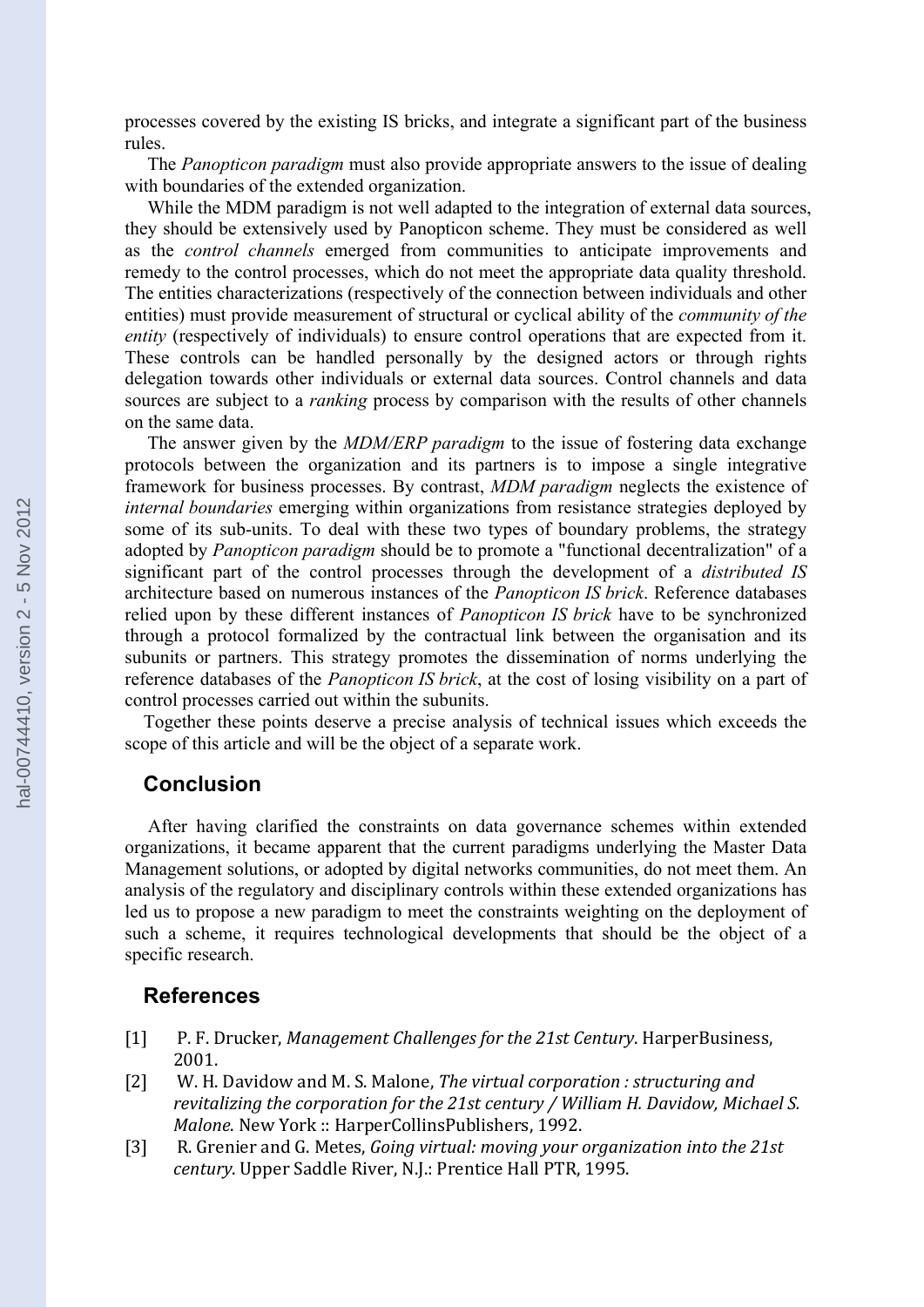- [4] A. Mowshowitz, "On the theory of virtual organization," *Systems Research and Behavioral Science*, vol. 14, no. 6, pp. 373–384, 1997.
- [5] B. R. Konsynski, "Strategic control in the extended enterprise," *IBM Syst. J.*, vol. 32, no. 1, pp. 111-142, 1993.
- [6] J. Browne, P. J. Sackett, and J. C. Wortmann, "Future manufacturing systems— Towards the extended enterprise," *Computers in Industry*, vol. 25, no. 3, pp. 235–254, 1995.
- [7] O. E. Williamson, *Markets and Hierarchies : Analysis and Antitrust Implications.* Free Press, 1983.
- [8] H. B. Thorelli, "Networks: Between markets and hierarchies," Strategic *Management Journal, vol.* 7, no. 1, pp. 37-51, 1986.
- [9] J. C. (Jose C. Jarillo, *Strategic networks* : *creating the borderless organization* / *J.C. Jarillo*. Oxford :: Butterworth-Heinemann, 1993.
- [10] James D. Thompson, *Organizations in Action : Social Science Bases of Administrative Theory*. New-York: Mc Graw-Hill, 1967.
- [11] P. R. Lawrence and J. W. Lorsch, "Differentiation and Integration in Complex Organizations," *Administrative Science Quarterly*, vol. 12, no. 1, p. 1, 1967.
- [12] K. Dooley, "Organizational complexity," in *International Encyclopedia of Business and Management*, Thompson Learning., London: M. Warner, 2002, pp. 5013–5022.
- [13] H. O'Neill and P. Sackett, "The Extended Manufacturing Enterprise Paradigm," *Management Decision, vol.* 32, no. 8, pp. 42-49, 1994.
- [14] J. R. Galbraith, *Designing Complex Organizations*, 1st ed. Boston, MA, USA: Addison-Wesley Longman Publishing Co., Inc., 1973.
- [15] A. Lavigne, "La communication institutionnelle vue par l'entreprise de six grands - Systèmes relationnels : proposition d'une typologie," *Communication et organisation*, no. 21, 2002.
- [16] V. Lemieux, *Les Coalitions : Liens, transactions et controles*. Presses Universitaires de France - PUF, 1998.
- [17] P. Besson and F. Rowe, "Perspectives sur le phénomène de la transformation organisationnelle," *SIM*, vol. 16, no. 1, pp. 3-34, 2012.
- [18] M. S. S. Morton, Ed., *The Corporation of the 1990s: Information Technology and Organizational Transformation*, 1St ed. Oxford University Press, USA, 1991.
- [19] J. C. Henderson and V. N. Venkatraman, "Strategic alignment: Leveraging information technology for transforming organizations," vol. 32, no. 1, pp. 4-16, 1993.
- [20] V. N. Venkatraman, "IT-Enabled Business Transformation: From Automation to Business Scope Redefinition," *MIT Sloan Management Review*, vol. 35, no. 2, pp. 73–87, 1994.
- [21] W. G. Ouchi, "A Conceptual Framework for the Design of Organizational Control Mechanisms," *Management Science*, vol. 25, no. 9, pp. 833–848, 1979.
- [22] S. Barrett and B. Konsynski, "Inter-Organization Information Sharing Systems," *MIS Quarterly*, vol. 6, p. 93, 1982.
- [23] N. S. Argyres, "The Impact of Information Technology on Coordination: Evidence from the B-2 'Stealth' Bomber," *Organization Science*, vol. 10, no. 2, pp. 162–180, 1999.
- [24] S. Tran, "Le pilotage des entreprises étendues : le rôle du SI dans le dispositif de gestion," Finance Contrôle Stratégie, no. 15-1/2, 2012.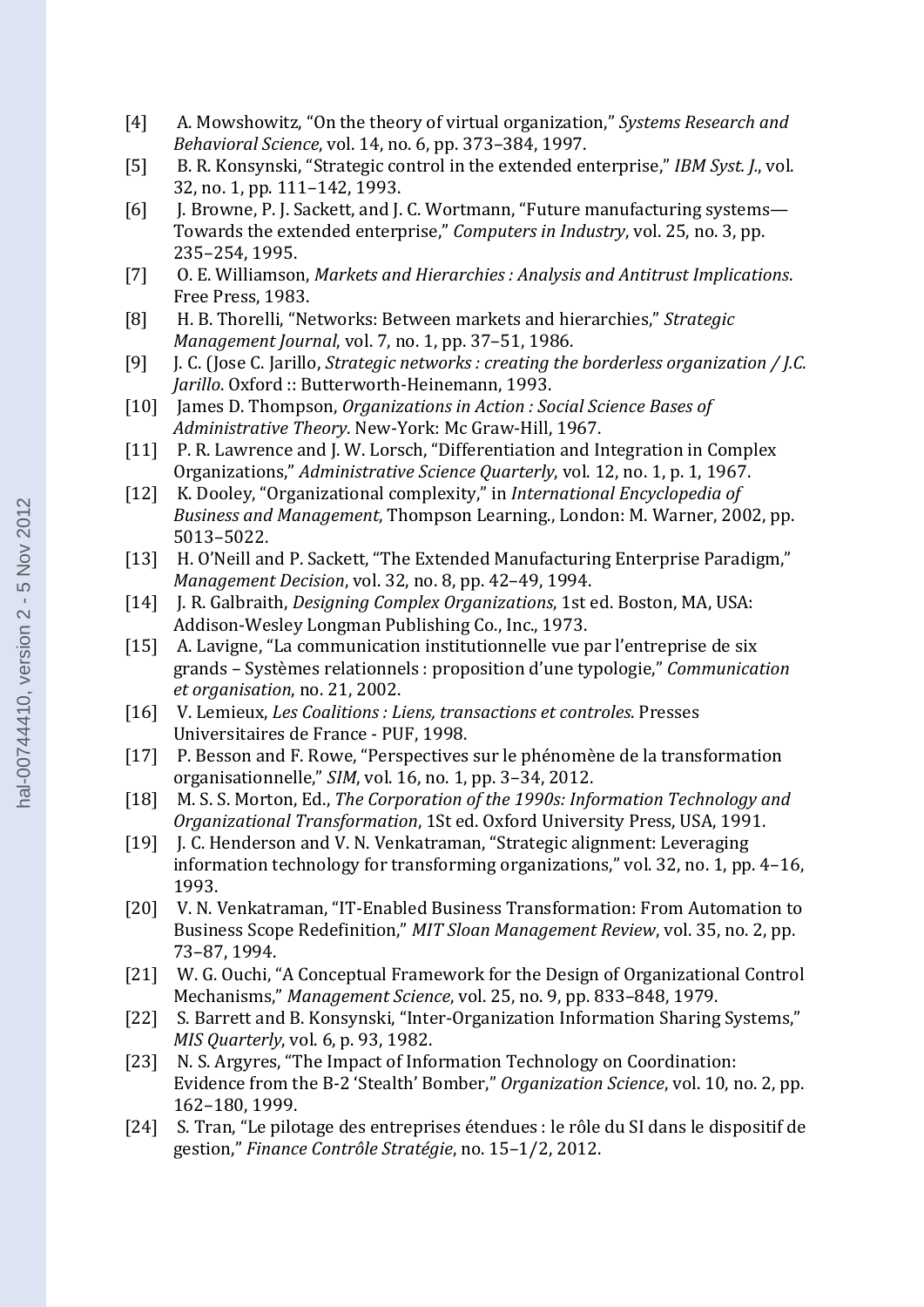- [25] M. L. Markus, "On the usage of information technology : The history of IT and organization design in large US enterprises," *Entreprises et histoire*, vol. 60, no. 3, p. 17, 2010.
- [26] P. Besson, "Les ERP à l'épreuve de l'organisation," *SIM*, vol. 4, no. 4, pp. 21–51, 1999.
- [27] M. Sumner, "Risk factors in enterprise-wide/ERP projects," *Journal of Information Technology*, vol. 15, no. 4, pp. 317-327, 2000.
- [28] P. Lorino, *Le contrôle de gestion stratégique: la gestion par les activités*. Dunod, 1991.
- [29] P. L. Bescos and C. Mendoza, *Manager cherche information utile désespérément*. Editions L'Harmattan, 1999.
- [30] R. S. Kaplan and D. P. Norton, *Comment utiliser le tableau de bord prospectif*, Editions d'Organisation. 2001.
- [31] H. Lee, W. Koh, and A. Ghoneim, "Behavioral aspects in the use of ERP systems: Study of a global organization," in *ECIS* 2009 Proceedings, 2009.
- [32] R. Wolter and K. Haselden, "A White Paper on MDM," Microsoft Corporation, 2006.
- [33] H. A. Smith and J. D. McKeen, "Developments in Practice XXX: Master Data Management: Salvation Or Snake Oil?," *Communications of AIS*, vol. 2008, no. 23, pp. 63–72, 2008.
- [34] D. Loshin, Master Data Management. Morgan Kaufmann, 2009.
- [35] R. Y. Wang and D. M. Strong, "Beyond accuracy: what data quality means to data consumers," *J. Manage. Inf. Syst.*, vol. 12, no. 4, pp. 5-33, 1996.
- [36] R. Y. Wang, M. Ziad, and Y. W. Lee, *Data quality*. Kluwer Academic Publisher, 2001.
- [37] L. Berti-Équille, "La qualité des données comme condition à la qualité des connaissances : un état de l'art," *Revue Nationale des Technologies de l'Information*, vol. RNTI-E-1, Mesures de qualité pour la fouille de données, 2004.
- [38] C. Batini and M. Scannapieca, *Data Quality. Concepts, Methodologies and Techniques*. New York, Inc.: Springer Verlag, 2006.
- [39] C. Batini, C. Cappiello, C. Francalanci, and A. Maurino, "Methodologies for data quality assessment and improvement," ACM Comput. Surv., vol. 41, no. 3, pp. 16:1–16:52, 2009.
- [40] A. Haug, F. Zachariassen, and D. van Liempd, "The costs of poor data quality," *JIEM*, vol. 4, no. 2, pp. 168–193, 2011.
- [41] A. Dreibelbis, E. Hechler, I. Milman, M. Oberhofer, P. van Run, and D. Wolfson, *Enterprise Master Data Management: An SOA Approach to Managing Core Information*. Pearson Education, 2008.
- [42] V. Khatri and C. V. Brown, "Designing data governance," *Commun. ACM*, vol. 53, no. 1, pp. 148-152, 2010.
- [43] K. Weber, B. Otto, and H. Österle, "One Size Does Not Fit All—A Contingency Approach to Data Governance," *J. Data and Information Quality*, vol. 1, no. 1, pp. 4:1–4:27, 2009.
- [44] C. Begg and T. Caira, "Data governance in practice : the SME quandary reflections on the reality of data governance in the Small to Medium Enterprise Sector," in *Proceedings of the 5rd European Conference on Information Management and Evaluation*, Universita dell'Insubria, Como, Italy: Walter Catelnovo, Academic Conferences Limited, 2011.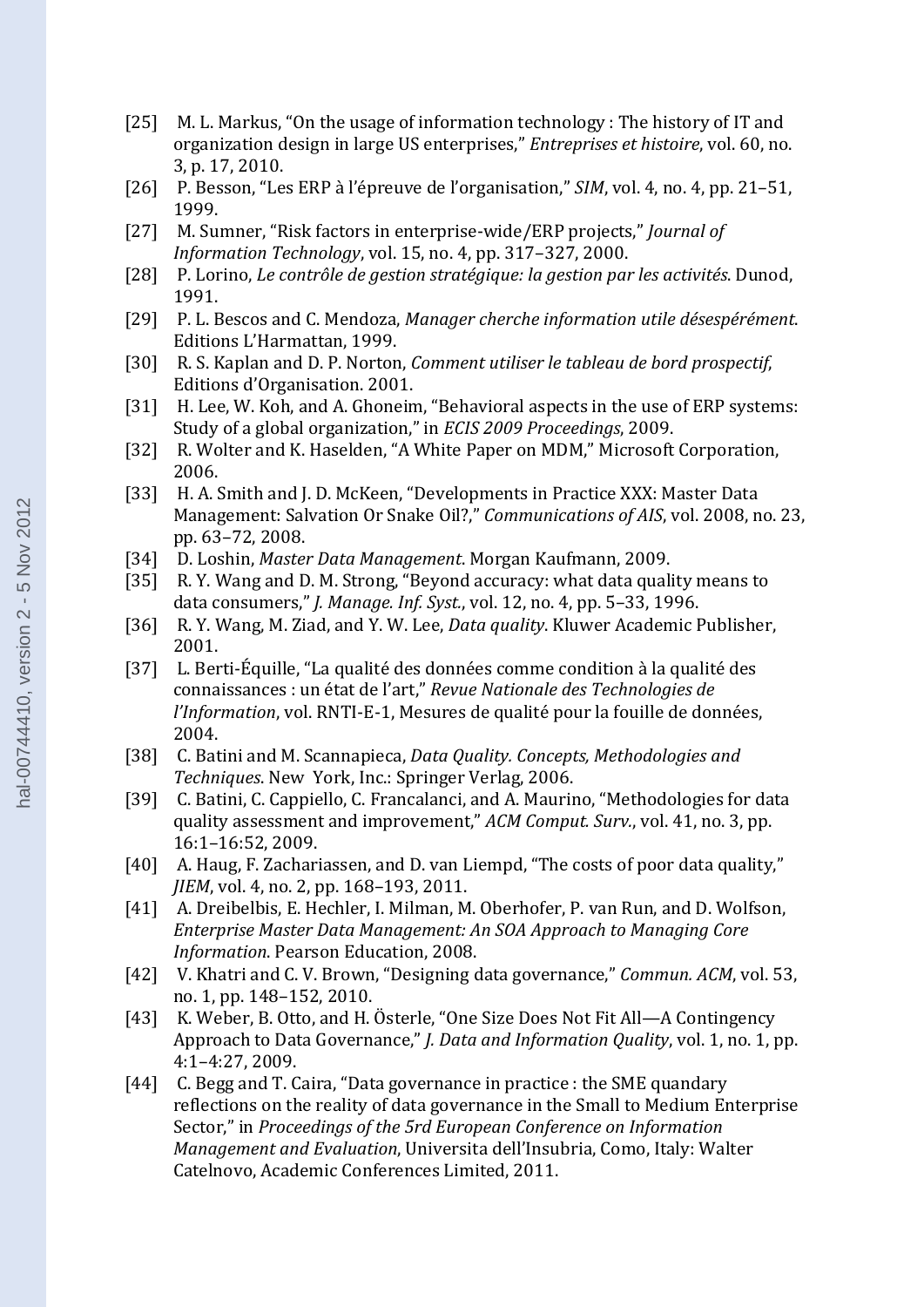- [45] T. Friedman and A. Bitterer, "Magic Quadrant for Data Quality Tools," Gartner Inc, 2012.
- [46] B. Otto, Y. W. Lee, and I. Caballero, "Information and data quality in business networking: a key concept for enterprises in its early stages of development," *Electronic Markets*, vol. 21, no. 2, pp. 83-97, 2011.
- [47] F. Régnier-Pécastaing, M. Gabassi, and J. Finet, *MDM: Enjeux et méthodes de la gestion des données*. Dunod, 2008.
- [48] V. Lemieux, *Decentralisation, Politiques Publiques et Relations de Pouvoir*. PUM, 2001.
- [49] S. K. Sia, M. Tang, C. Soh, and W. F. Boh, "Enterprise resource planning (ERP) systems as a technology of power: empowerment or panoptic control?," SIGMIS *Database*, vol. 33, no. 1, pp. 23-37, 2002.
- [50] M. B. Elmes, D. M. Strong, and O. Volkoff, "Panoptic empowerment and reflective conformity in enterprise systems-enabled organizations," Inf. Organ., vol. 15, no. 1, pp. 1-37, 2005.
- [51] J. Bentham, *Panopticon or The Inspection-House*. London: Ed. Miran Bozovic, 1995.
- [52] M. Foucault, *Surveiller et punir*. Gallimard, 1975.
- [53] M. Foucault, *Naissance de la Biopolitique.* Gallimard-Seuil, 1979.
- [54] M. Foucault, *Il Faut Defendre La Societe*. Seuil, 1976.
- [55] M. Foucault, "Le sujet et le pouvoir," in *Dits et Écrits*, vol. IV, Gallimard, 1982, pp. 208–226.
- [56] S. Legrand, *Les normes chez Foucault*. Paris, France: PUF, 2007.
- [57] R. Clarke, "The digital persona and its application to data surveillance," The *Information Society*, vol. 10, no. 2, pp. 77-92, 1994.
- [58] M. Poster, "Databases as Discourse, or, Electronic Interpellations.," in *Computers, Surveillance, and Privacy, David Lyon, Elia Zureik, University of* Minnesota Press, 1996, p. 175.
- [59] B. Latour, "Drawing things together," in *The Map Reader: Theories of Mapping Practice and Cartographic Representation*, John Wiley and Sons., Martin Dodge, Rob Kitchin, Chris Perkins, 2011.
- [60] D. Lyon, *Electronic Eye: The Rise of Surveillance Society*. University of Minnesota Press, 1994.
- [61] D. Lyon, *Surveillance society: Monitoring Everyday Life*. Open University Press, 2001.
- [62] L. Althusser, "Idéologie et appareils idéologiques d'État," *La pensée*, vol. 151, pp. 3–38, 1970.
- [63] B. Simon, "The return of panopticism: Supervision, subjection and the new surveillance," Surveillance & Society, vol. 3, no. 1, 2002.
- [64] P. Miller and T. O'Leary, "Accounting and the construction of the governable person," *Accounting, Organizations and Society*, vol. 12, no. 3, pp. 235–265, 1987.
- [65] L. Willcocks, *Foucault, power/knowledge and information systems: reconstructing the present*. Wiley, Chichester, 2004.
- [66] E. Klecun, "Information and Communication Technologies (ICT) as Control Mechanisms," presented at the CMS7 2011 - 7th International Critical Management Studies Conference, Faculty of Economics, University of Naples Federico II - Naples, 2011, vol. proceedings stream 13.
- [67] K. Robins and F. Webster, "Cybernetic Capitalism: Information, Technology, Everyday Life," in *The Political Economy of Information*, Vincent Mosco & Janet Wasko, Univ of Wisconsin Press, 1988, pp. 47-75.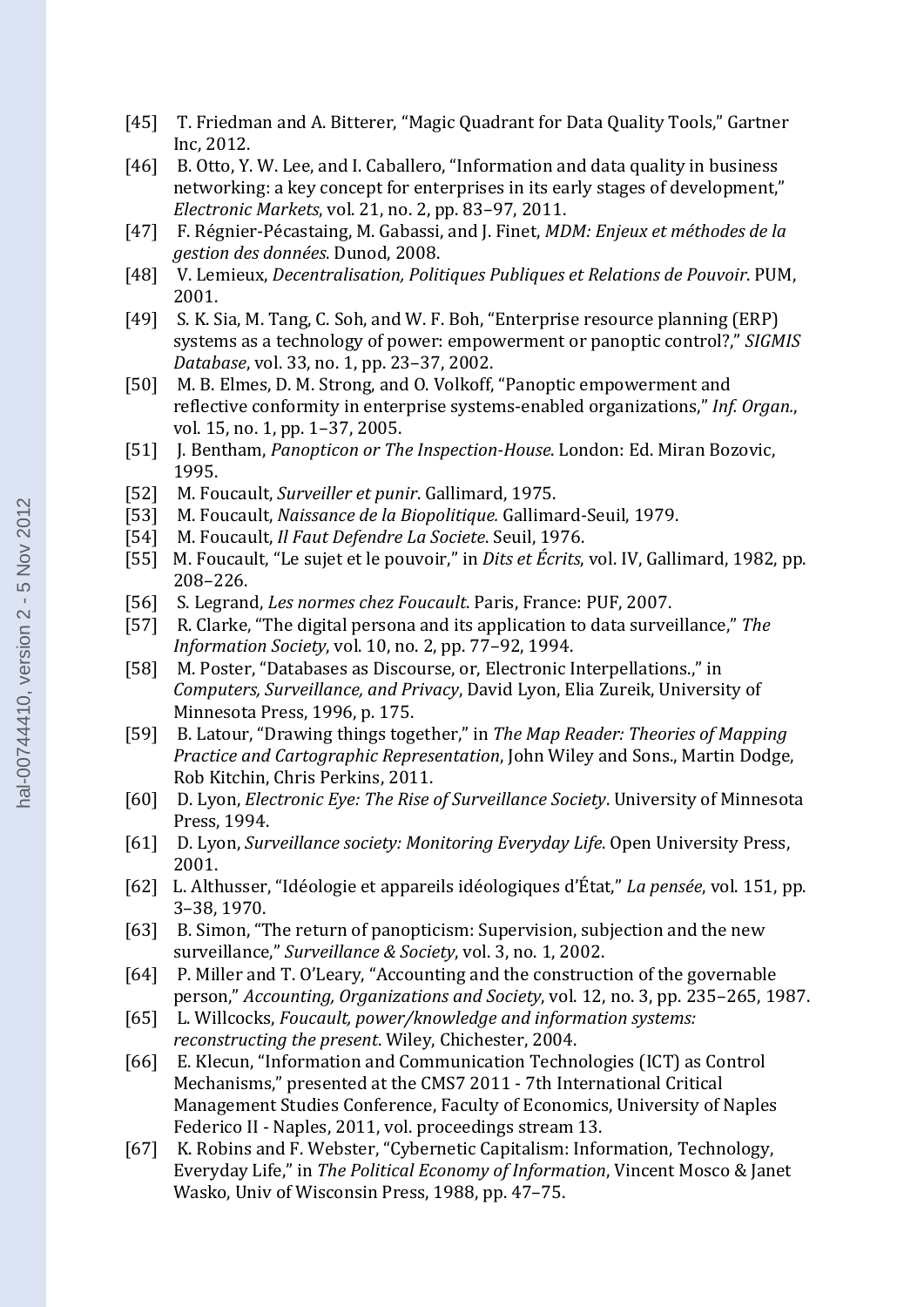- [68] S. Zuboff, *In the age of the smart machine: the future of work and power.* Heinemann Professional, 1988.
- [69] D. Lyon, "An electronic panopticon? A sociological critique of surveillance theory," The Sociological Review, vol. 41, no. 4, pp. 653-678, 1993.
- [70] N. Witheford, "Cycles and Circuits of Struggle in High Technology Capitalism," in *Cutting Edge: Technology, Information Capitalism and Social Revolution*, Verso., Jim Davis, Thomas A. Hirschl, 1997, pp. 195-242.
- [71] K. Robson and D. J. Cooper, "Power and management control," in *Critical Perspectives in Management Control, Macmillan*, Palgrave Macmillan., Wai Fong Chua, Tony Lowe and Tony Puxty, 1989, pp. 79-114.
- [72] B. Doolin, "Information technology as disciplinary technology: being critical in interpretive research on information systems," vol. 13, no. 4, pp. 301-311, 1998.
- [73] S. R. Clegg, D. Courpasson, and N. Phillips, *Power and Organizations*, SAGE Publications Ltd. 2006.
- [74] C. Beckett, "Information Systems, Power and Resistance: A Genealogical Inquiry Into Failure," in *The Information System Stream*, Naples, 2011.
- [75] M. Ezzamel and R. Delbridge, "The Strength of Difference: Contemporary Conceptions of Control," *Organization*, vol. 12, no. 5, pp. 603–618, 2005.
- [76] M. Foucault, in *Dits et Écrits* 1976-1988, vol. II, Paris, France: Gallimard, 1984, pp. 1458–1459.
- [77] D. Sammon, F. Adam, T. Nagle, and S. Carlsson, "Making Sense of the Master Data Management (MDM) Concept: Old Wine in New Bottles or New Wine in Old Bottles?," in *Proceedings of the 2010 conference on Bridging the Sociotechnical Gap in Decision Support Systems: Challenges for the Next Decade,* Amsterdam, The Netherlands, The Netherlands, 2010, pp. 175-186.
- [78] B. Otto, K. M. Hüner, and H. Österle, "Toward a functional reference model for master data quality management," *Information Systems and e-Business Management, vol.* 10, no. 3, pp. 395-425, 2011.
- [79] A. Cleven and F. Wortmann, "Uncovering Four Strategies to Approach Master Data Management," in 2010 43rd Hawaii International Conference on System *Sciences (HICSS)*, 2010, pp. 1 -10.
- [80] T. Dahlberg, J. Heikkilä, and M. Heikkilä, "Framework and Research Agenda for Master Data Management in Distributed Environments," in *Proceedings of IRIS* 2011. TUCS Lecture Notes No 15, October 2011. . (pp. 82-90). TUCS Lecture Notes *(15).*, 2011.
- [81] R. Silvola, O. Jaaskelainen, H. Kropsu-Vehkapera, and H. Haapasalo, "Managing one master data – challenges and preconditions," *Industrial Management & Data Systems, vol.* 111, no. 1, pp. 146-162, 2011.
- [82] . IBM, "The Essential CIO: Insights from the Global Chief Information Officer Study," IDGconnect.com, White Paper, 2011.
- [83] B. Otto and A. Reichert, "Organizing master data management: findings from an expert survey," in *Proceedings of the 2010 ACM Symposium on Applied Computing*, New York, NY, USA, 2010, pp. 106-110.
- [84] J. Cadiz, J. Cadiz, A. Gupta, A. Gupta, J. Grudin, and J. Grudin, "Using Web Annotations for Asynchronous Collaboration Around Documents," in *in Proceedings of CSCW 2000*, 2000, pp. 309–318.
- [85] G. K. Lee and R. E. Cole, "From a Firm-Based to a Community-Based Model of Knowledge Creation: The Case of the Linux Kernel Development," Organization *Science*, vol. 14, no. 6, pp. 633-649, 2003.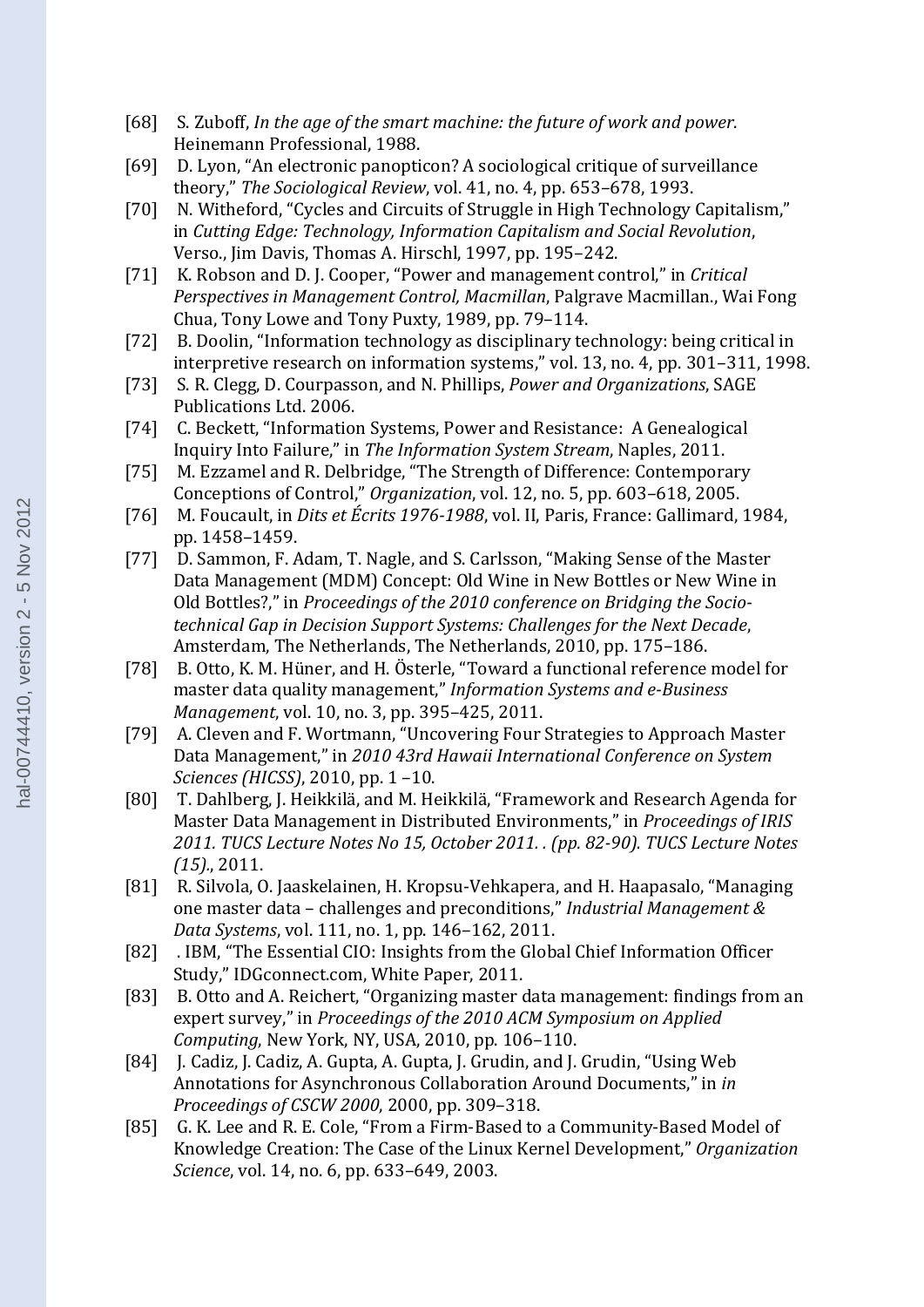- [86] Y. Benkler, *The Wealth of Networks: How Social Production Transforms Markets* and Freedom. Yale University Press, 2006.
- [87] G. Von Krogh and E. von von Hippel, "The Promise of Research on Open Source Software," *Management Science*, vol. 52, no. 7, pp. 975-983, 2006.
- [88] G. Von Krogh and S. Spaeth, "The open source software phenomenon: Characteristics that promote research," The Journal of Strategic Information *Systems*, vol. 16, no. 3, pp. 236–253, 2007.
- [89] C. Wagner, "Wiki: A Technology for Conversational Knowledge Management and Group Collaboration," *Communications of the Association for Information Systems*, vol. 13, no. 1, 2004.
- [90] B. Leuf and W. Cunningham, *The Wiki Way: Quick Collaboration on the Web*. Addison-Wesley Professional, 2001.
- [91] M. Raman, "Wiki Technology as A 'Free' Collaborative Tool within an Organizational Setting," *Information Systems Management*, vol. 23, no. 4, pp. 59– 66, 2006.
- [92] J. Giles, "Internet encyclopaedias go head to head," *Nature*, vol. 438, no. 7070, pp. 900–901, 2005.
- [93] S. Lipczynska, "Power to the people: the case for Wikipedia," *Reference Reviews*, vol. 19, no. 2, pp. 6-7, 2005.
- [94] E. W. Black, "Wikipedia and academic peer review: Wikipedia as a recognised medium for scholarly publication?," Online Information Review, vol. 32, no. 1, pp. 73–88, 2008.
- [95] A. Lih, *The Wikipedia Revolution: How a Bunch of Nobodies Created the World's Greatest Encyclopedia*. Hyperion, 2009.
- [96] O. Arazy, O. Nov, R. Patterson, and L. Yeo, "Information Quality in Wikipedia: The Effects of Group Composition and Task Conflict," *Journal of Management Information Systems, vol.* 27, no. 4, pp. 71-98, 2011.
- [97] S. Hansen, N. Berente, and K. Lyytinen, "Wikipedia, Critical Social Theory, and the Possibility of Rational Discourse 1," The Information Society, vol. 25, no. 1, pp. 38–59, 2009.
- [98] J. Habermas, *The Theory of Communicative Action, Volume 1: Reason and the Rationalization of Society*. Beacon Press, 1985.
- [99] J. Habermas, "Discourse ethics: Notes on a program of philosophical justification," in *Moral Conciousness and Communicative Action*, MIT Press, 1992, pp. 43–115.
- [100] W. Emigh and S. C. Herring, "Collaborative Authoring on the Web: A Genre Analysis of Online Encyclopedias," in *Proceedings of the Proceedings of the 38th Annual Hawaii International Conference on System Sciences (HICSS'05) - Track 4 - Volume 04*, Washington, DC, USA, 2005, p. 99.1–.
- [101] N. T. Korfiatis, M. Poulos, and G. Bokos, "Evaluating authoritative sources using social networks: an insight from Wikipedia," Online Information Review, vol. 30, no. 3, pp. 252-262, 2006.
- [102] B. Stvilia, M. B. Twidale, L. C. Smith, and L. Gasser, "Information quality work organization in wikipedia," *Journal of the American Society for Information Science and Technology*, vol. 59, no. 6, pp. 983–1001, 2008.
- [103] J. Liu and S. Ram, "Who Does What: Collaboration Patterns in the Wikipedia and Their Impact on Data Quality," *SSRN eLibrary*, 2009.
- [104] S. Balasubramanian and V. Mahajan, "The Economic Leverage of the Virtual Community," *Int. J. Electron. Commerce*, vol. 5, no. 3, pp. 103-138, 2001.